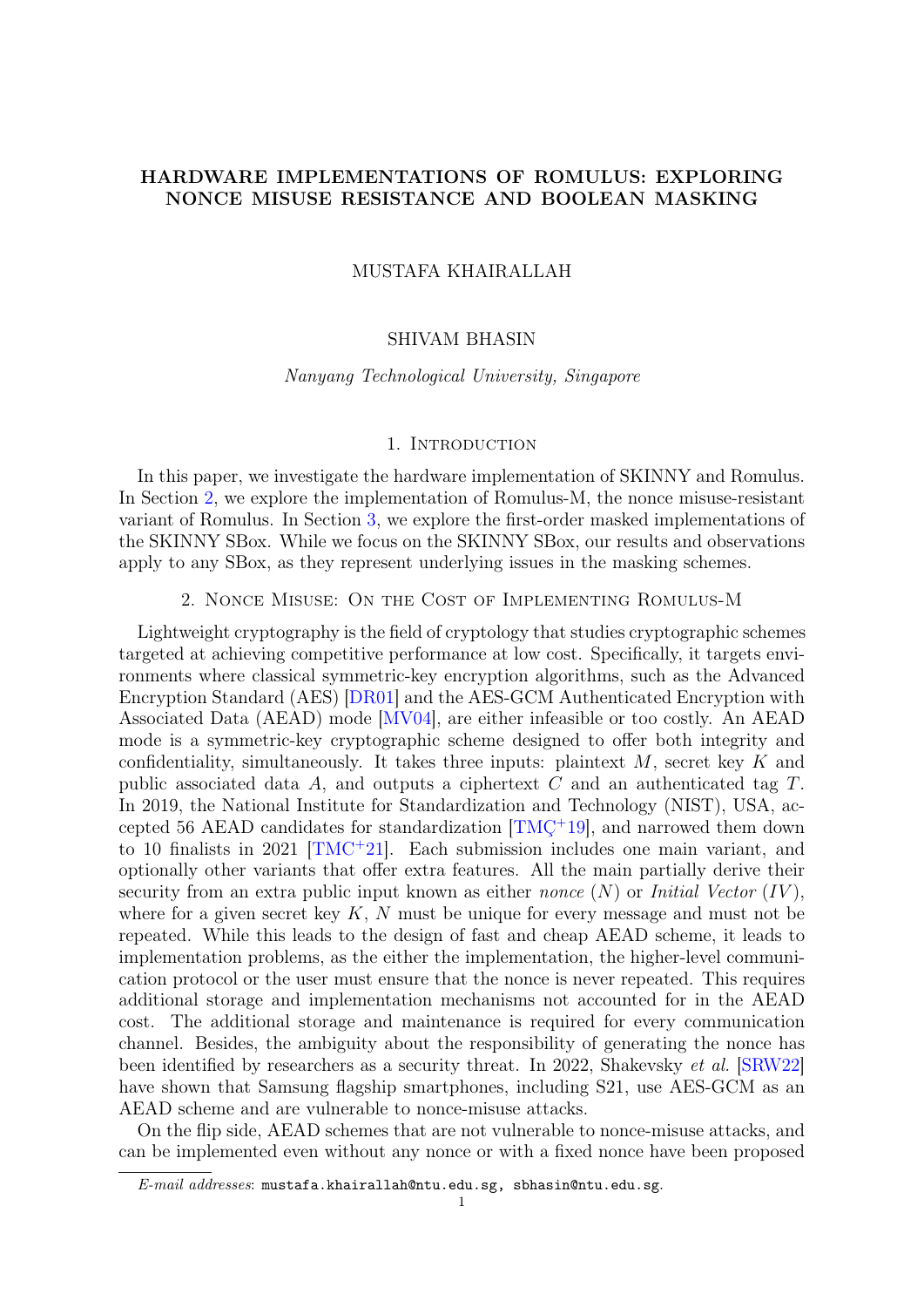by researchers. In their seminal work [\[RS06\]](#page-18-3), Rogaway and Shrimpton proposed the Synthetic-IV (SIV) scheme, which was followed up by other misuse-resistant schemes ([\[JNPS16,](#page-17-1) [GLL17\]](#page-17-2)). However, these schemes require the input to be processed twice, which is a limitation that cannot avoided to achieve nonce-misuse.

In the context of the NIST lightweight cryptography standardization project, only Romulus [\[IKMP\]](#page-17-3) includes a variant; Romulus-M, that offers integrity and confidentiality against nonce-misuse adversaries, while Elephant [\[BCDM21\]](#page-16-0) only offers integrity against nonce-misuse adversaries, without privacy. However, the hardware performance of Romulus-M has been under-studied.

Contributions. In this paper, the design of a configurable hardware accelerator for the Romulus AEAD family is proposed. The design simultaneously supports the noncerespecting variant Romulus-N and the misuse-resistant variant Romulus-M. Besides, it can be configured to support the newly proposed ISO standard: ISO/IEC 18033-7 for Tweakable Block Ciphers [\[Tec21\]](#page-18-4). We show that Romulus-M can be implemented with almost zero-overhead in terms of area, compared to Romulus-N and less than 60% slow-down.

Comparative studies of new standardization proposals, such as this one, help understand the performance of new designs and inform standards' authors and implementation designers alike. Particularly, understanding the performance of the misuse-resistant AEAD scheme Romulus-M is needed as part of the NIST standardization efforts.

### 2.1. Background.

2.1.1. Nonces. The security of SKE is dependent, by definition, on the secrecy of a shared secret key  $K$  between communicating parties. In practice, however, the security of many SKE schemes, including most AEAD schemes, relies also on the properties of another parameter that is usually public, and is referred to as a Nonce  $N$  or an Initial vector IV. This public parameter is usually assumed to be unique and cannot be repeated for two different messages (nonce-based AEAD) or uniformly random (IVbased AEAD).

Both of the aforementioned requirements are hard to enforce in practice. They rely on a threat model that assumes the user and implementer are both honest and understand the security requirements. To the contrary, it was shown that these assumptions may not hold even in widely-used commercial products, designed with the promise of hardware security. In February 2022, Shakevsky *et al.* showed an *IV*-reuse attack on the AES-GCM encryption algorithm on a range of flagship Android-powered Samsung smartphones [\[SRW22\]](#page-18-2).

Such attacks necessitate more careful handling of nonces. This can be done in one of two ways.

- (1) Ensure the implementations use nonces that satisfy the assumptions that the AEAD scheme is based on, e.g. uniqueness. However, this approach is what is being assumed currently. This leads either complicated and costly implementations, or implementation mistakes that can leads to cryptographic breaks.
- (2) Rely on AEAD schemes that are more robust to nonce repetition or nonrandomness. On the bright side, this issue have been studied by cryptographers, schemes such as SIV [\[RS06\]](#page-18-3), AES-GCM-SIV [\[GLL17\]](#page-17-2), Deoxys-II [\[JNPS16\]](#page-17-1) and, more recently, Romulus-M.

2.1.2. Romulus. Romulus [\[IKMP\]](#page-17-3) is a finalist in the NIST lightweight cryptography standardization project. It is based on the SKINNY TBC  $[BJK^+16]$  $[BJK^+16]$  and incurs very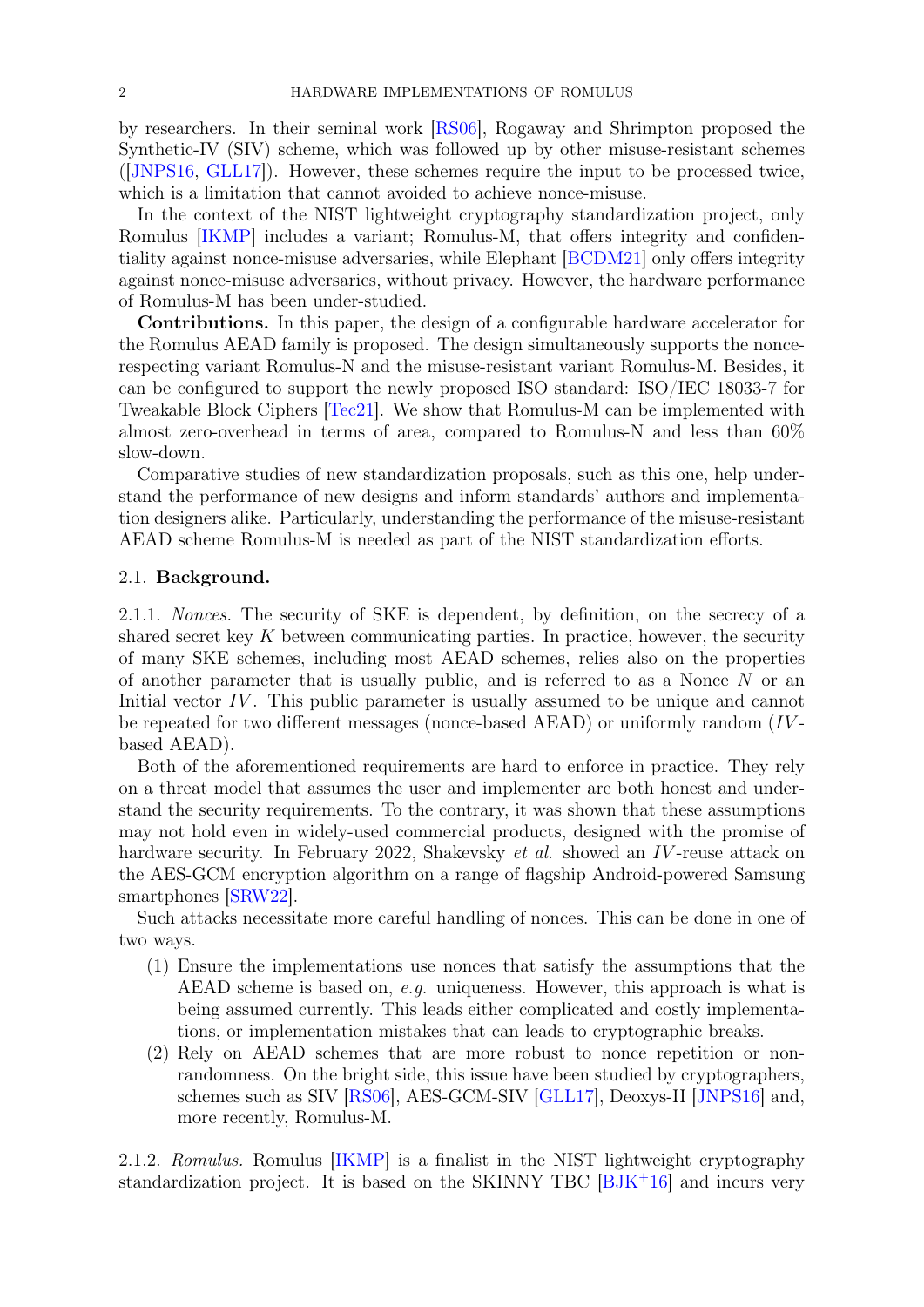<span id="page-2-0"></span>

FIGURE 1. The Romulus-N AEAD scheme  $[rom]$ .

<span id="page-2-1"></span>

Figure 2. The Romulus-M AEAD scheme [\[rom\]](#page-18-5).

small overhead in terms of storage compared to the underlying TBC. The schemes presented, however, are independent of the underlying TBC [\[IKMP20\]](#page-17-4). In this paper, we focus on two variants of the Romulus family:

- (1) Romulus-N is a nonce-respecting AEAD scheme, depicted in Figure [1.](#page-2-0)
- (2) Romulus-M is a misuse-resistant AEAD scheme, depicted in Figure [2.](#page-2-1) Additionally, it offers security even if unauthenticated plaintext is released during decryption, which is a security model targeted for hardware accelerators with small memory  $[ABL+14]$  $[ABL+14]$ .

Romulus-N is the main variant of the Romulus family, and almost all of the analysis and benchmarking have been done on this variant. However, Romulus-N fails under the security threats of nonce-reuse and Release of Unverified Plaintext (RUP). Romulus-M, on the other hand, ensures security even in the presence of nonce-misuse and RUP.

2.1.3. Tweakable Block Ciphers. A TBC is a keyed function  $\tilde{E}$  that takes three inputs: a secret key K, a public tweak T and an n-bit message block  $M$ . For each selection of  $(K, T)$ , it behaves as a random permutation over the space of *n*-bit binary strings. A TBC is superior to a classical BC due to the extra public tweak T. TBCs have been formalized in [\[LRW02\]](#page-18-6) and have been a useful tool in the field of SKE encryption and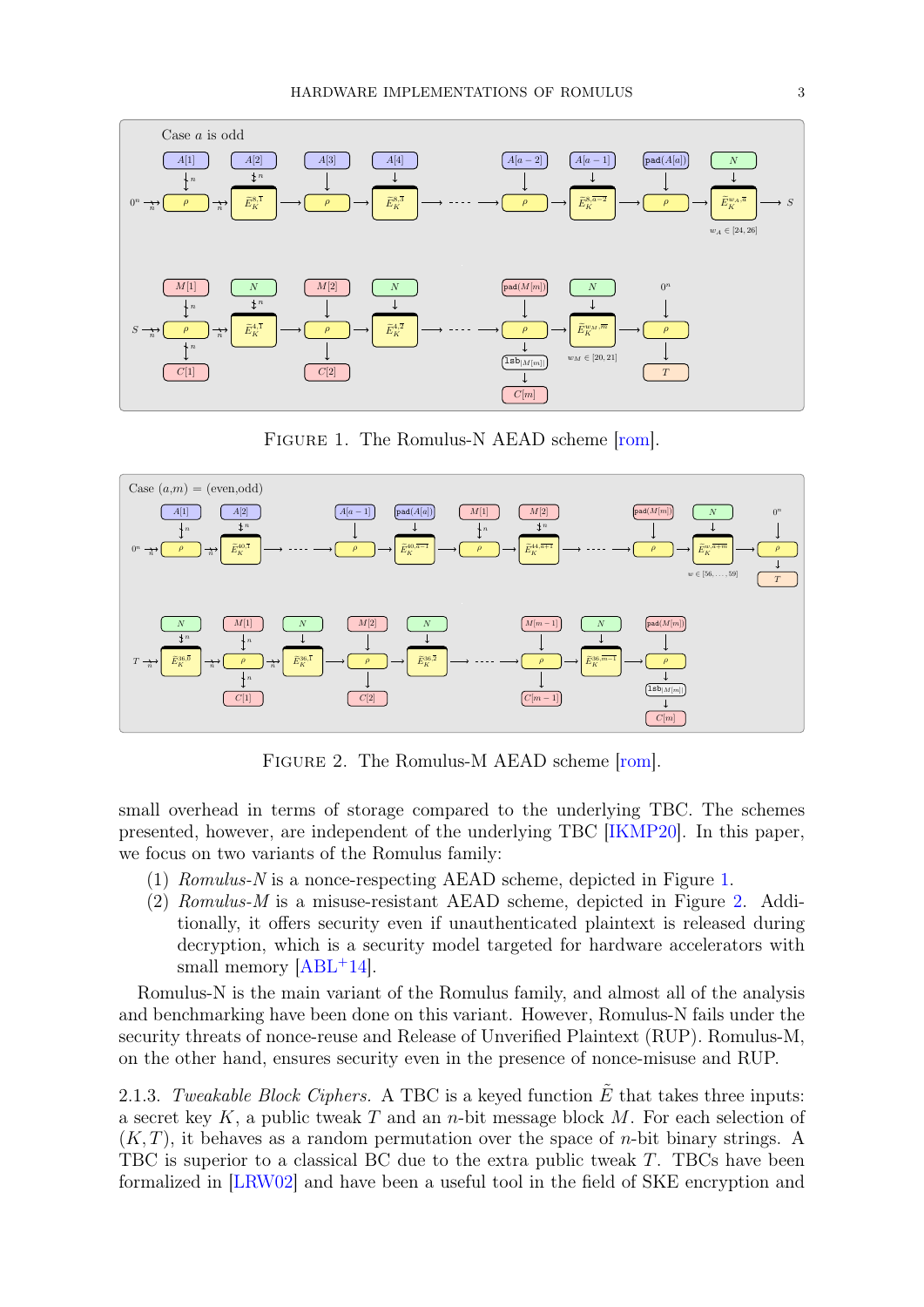design for years. Since the introduction of the ΘCB-3 [\[KR11\]](#page-18-7) and the design of the Deoxys-BC [\[JNPS16\]](#page-17-1), more and more research have been performed in order to design practical, efficient and cheap TBCs and TBC-based schemes. Recently, two TBCs have been considered for the final stages of ISO standardization; Deoxys-BC and SKINNY. Deoxys-BC is the basis of Deoxys, the winner of the CAESAR competition for AEAD designs. SKINNY, on the other hand, is the basis for Romulus, a finalist in the NIST lightweight cryptography standardization project.

2.1.4. Implementations. The implementations explored in this paper are built using the Verilog HDL language, and studied using the iVerilog [\[Wil\]](#page-19-1) and VCS simulators and the Synopsys Design Compiler synthesizer. The technology targeted is TSMC 65nm. The implementations will be made available as open source with the final version of this paper.

<span id="page-3-0"></span>2.2. ISO/IEC 18033-7: Deoxys-BC and SKINNY. The ISO/IEC 18033-7 is currently in the "under publication" stage. It specifies the two TBC families: SKINNY and Deoxys-BC. In this section, we look at there combinational cost of there largest variants, with block size of 128 and tweakey size of 384. We assume they are used either as CPU co-processor or inside an iterative hardware accelerator that operates on the full 512-bit state in a single clock cycle. Hence, the smallest implementation is the round-based implementation; the combinational circuit performs 1 round per call/clock cycle. Deoxys-BC and SKINNY share similar design principles and they are both based on the tweakey framework. They are both based on the STK framework [\[JNP14\]](#page-17-5) and Substitution-Permutation Networks (SPNs). Each round consists of 4 operations: SBoxLayer, AddRoundTweakey, ShiftRows, and MixColumn, with slightly different order. Deoxys-BC has an extra AddRoundTweakey operation in the final round. In this paper, we focus on the largest variant of each family. SKINNY-128-384+ consists of 40 rounds, while Deoxys-BC-128-384 consists of 16 rounds. However, since the internal components are different, SKINNY's round function is a lot smaller than that of Deoxys-BC. A common misconception is a cipher with less rounds is faster than a cipher with more rounds. This is not true, as the definition of a round is arbitrary and our experiments show that SKINNY can be faster than Deoxys-BC in many use-cases. While SKINNY is targeted towards lightweight and low-area applications, our experiments show that Deoxys-BC is only faster than SKINNY at very high frequencies, and this comes at a huge area cost. Besides, such high frequencies maybe unachievable. The cipher will be used inside a processor or a hardware accelerator, and the frequency will be decided by other parts of the system; e.g. CPU, Finite State Machine  $(FSM)...etc.$ 

We assume that all calls have the same number of rounds, such the combinational circuit of SKINNY-128-384+ can perform 1, 2, 4, 5, 8, 10, 20 or 40 rounds, while the circuit of Deoxys-BC-128-384 can perform 1, 2, 4, 8, or 16 rounds. Since Deoxys-BC uses the AES round function, we considered two possible configurations for the SBox: Look-Up Table (LUT), which is more suitable for high-speed and FPGA implementations, as discussed in [\[KCP17\]](#page-17-6), and a low-area SBox circuit [\[boy,](#page-16-3) [Hus\]](#page-17-7), which suitable for low-area ASIC implementations. Table [1](#page-4-0) shows the synthesis results for these configurations on the TSMC 65nm standard cell library. While the speed of a hardware accelerator or an SoC is not determined just by the cryptographic combinational circuit, this section can be viewed as investigating the limits of these TBCs. For example, Table [1](#page-4-0) shows that the circuit cannot be computed on the considered technology in with less than 17.4ns, while Deoxys-BC-128-384 cannot computed in less than 12.91ns. When we add a 0.5ns safety slack per call, these numbers grow to 19.97ns and 13.4, respectively. However, when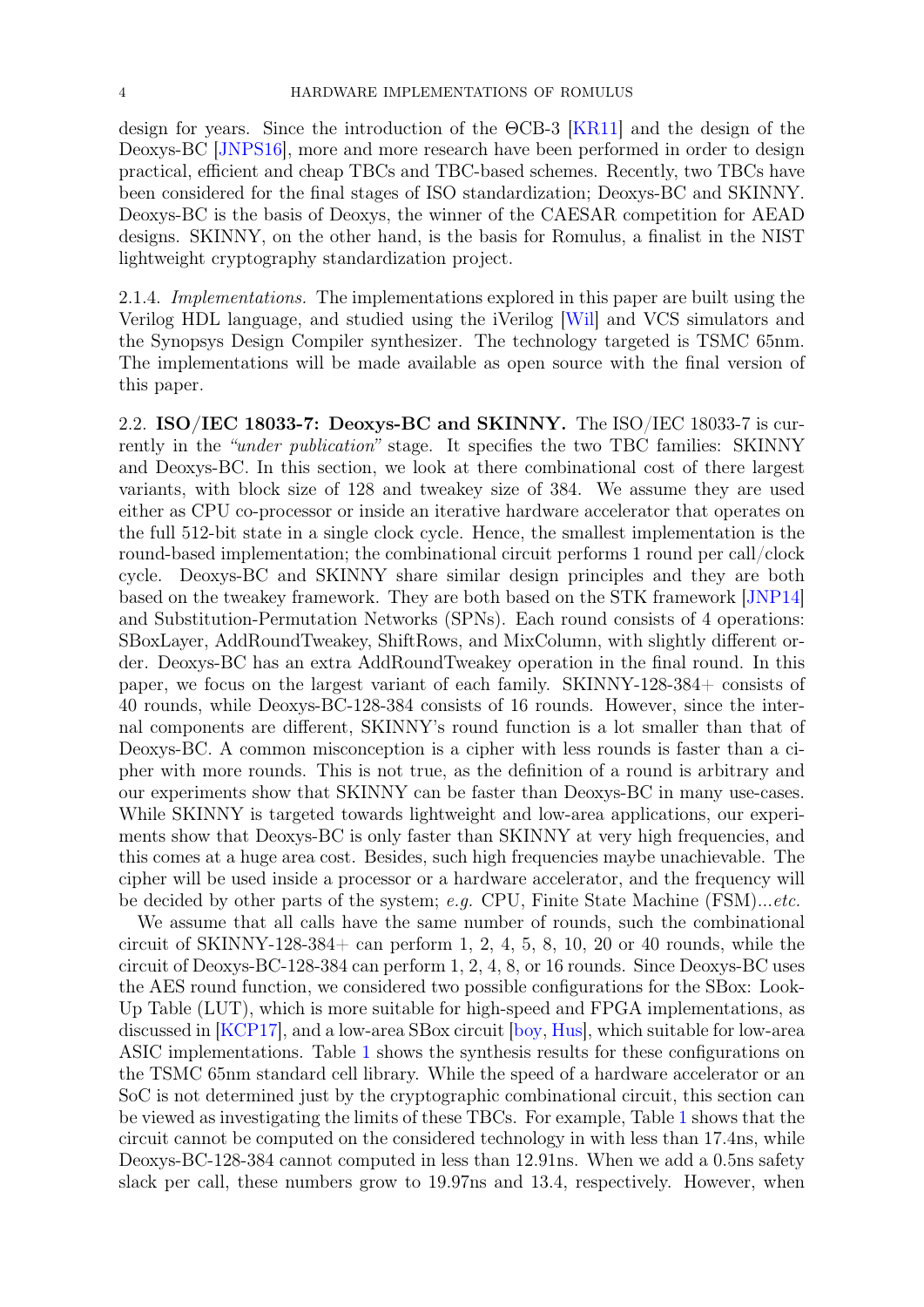we also compare the area, we see that the faster implementation of Deoxys-BC-128- 384 comes at a huge area cost, where the fastest implementation of SKINNY-128-384+ costs 2228.75 and 52892.5, respectively, while for Deoxys-BC-128-284, the best latency is achieved at 174169.24 GE. SKINNY-128-384+ also has the potential to be 7 times more efficient than Deoxys-BC-128-384 at high frequencies, and 2.3 times more efficient at 24 MHz. At low frequencies, the efficiency of both TBCs becomes almost constant, in which case they both offer an interesting straight-forward trade-off between speed and area. Note that these values are only for the combinational part of the cipher, and the efficiencies will drop when the storage is added. However, we exclude the storage from this section as the storage should be part of the higher-level system. In the next section, we will revisit how SKINNY-128-384+ and Deoxys-BC-128-384 can be used inside existing systems without requiring any extra storage.

| TBC               | $\#$ of Rnds   | $\#$ of Cycles | Area      | Critical Path | Min. Latency | Safe Latency | 128000<br>$L \times A$ | 128000<br>$L \times A$ |
|-------------------|----------------|----------------|-----------|---------------|--------------|--------------|------------------------|------------------------|
|                   |                |                | (GE)      | (ns)          | (ns)         | (ns)         | at min. latency.       | at 24MHz               |
|                   |                | 40             | 1107      | 0.44          | 17.6         | 37.6         | 6.57                   | 0.07                   |
|                   | $\overline{2}$ | 20             | 2228.75   | 0.87          | 17.4         | 27.4         | 3.3                    | 0.07                   |
|                   | 4              | 10             | 4790.5    | 1.94          | 19.4         | 24.4         | 1.37                   | 0.06                   |
| Skinny            | 5              | 8              | 6029.5    | 2.56          | 20.48        | 24.48        | 1.03                   | 0.06                   |
|                   | 8              | 5              | 10117     | 3.86          | 19.3         | 21.8         | 0.66                   | 0.06                   |
|                   | 10             | $\overline{4}$ | 12776.75  | 4.94          | 19.76        | 21.76        | 0.51                   | 0.06                   |
|                   | 20             | $\overline{2}$ | 26554.68  | 9.78          | 19.56        | 20.56        | 0.25                   | 0.06                   |
|                   | 40             |                | 52892.5   | 19.47         | 19.47        | 19.97        | 0.12                   | 0.06                   |
|                   |                | 16             | 9825.25   | 0.88          | 14.08        | 22.08        | 0.93                   | 0.02                   |
| Deoxys-BC-128-384 | $\overline{2}$ | 8              | 20998     | 1.7           | 13.6         | 17.6         | 0.45                   | 0.02                   |
|                   | 4              | $\overline{4}$ | 43588.5   | 3.4           | 13.6         | 15.6         | 0.22                   | 0.02                   |
| LUT SBox          | 8              | $\overline{2}$ | 86156.25  | 6.65          | 13.3         | 14.3         | 0.11                   | 0.02                   |
|                   | 16             |                | 174169.24 | 12.91         | 12.91        | 13.4         | 0.06                   | 0.02                   |
| Deoxys-BC-128-384 |                | 16             | 7347.25   | 1.26          | 20.16        | 28.16        | 0.86                   | 0.03                   |
|                   | $\overline{2}$ | 8              | 19346     | 2.39          | 19.12        | 23.12        | 0.35                   | 0.02                   |
|                   | 4              | 4              | 43634     | 4.43          | 17.72        | 19.72        | 0.17                   | 0.02                   |
| Low Area SBox     | 8              | $\overline{2}$ | 91086.11  | 8.78          | 17.56        | 18.56        | 0.08                   | 0.02                   |
|                   | 16             |                | 181776    | 16.71         | 16.71        | 17.21        | 0.04                   | 0.02                   |

<span id="page-4-0"></span>Table 1. Comparison of the logic circuit of Skinny and Deoxys-BC-128- 384 for different value of latency. Synthesis results are using TSMC 65nm.

2.3. Romulus- $N/M$  Hardware Accelerator. The proposed architecture compliant with the lightweight cryptography hardware API proposed in  $[KDT<sup>+</sup>19]$  $[KDT<sup>+</sup>19]$ . This choice is to allow fair comparison to other implementations and to allow a full implementation that does not ignore any hidden costs such as key storage, nonce storage or message padding. The architecture is parameterized by the following parameters:

- $w:$  bus width, defaulted to 32 bits.
- $S_s$ : number of state shares; used for masked implementations, defaulted to 1.
- $K_s$ : number of secret key shares; used for masked implementations, defaulted to 1.
- $TBC$ : choice of the TBC.
- *r*: number of TBC rounds per cycle.

The architecture, depicted in [3,](#page-5-0) is built based on 4 register files:

- (1) State Register File (SRF): consists of  $128 \times S_s/w$  words, each consists of w bits.
- (2) Key Register File (KRF): consists of  $128 \times K_s/w$  words, each consists of w bits.
- (3) Tweak Register File (TRF): consists of  $128/w$  words, each consists of w bits. Since the tweak is always public, it does not need to be masked.
- (4) Counter Register File (CRF): consists of  $128/w$  bits.

The SRF is reset to 0 at the beginning a new encryption or decryption instruction. It is loaded in the feedback mode, where the G function is applied to the bottom word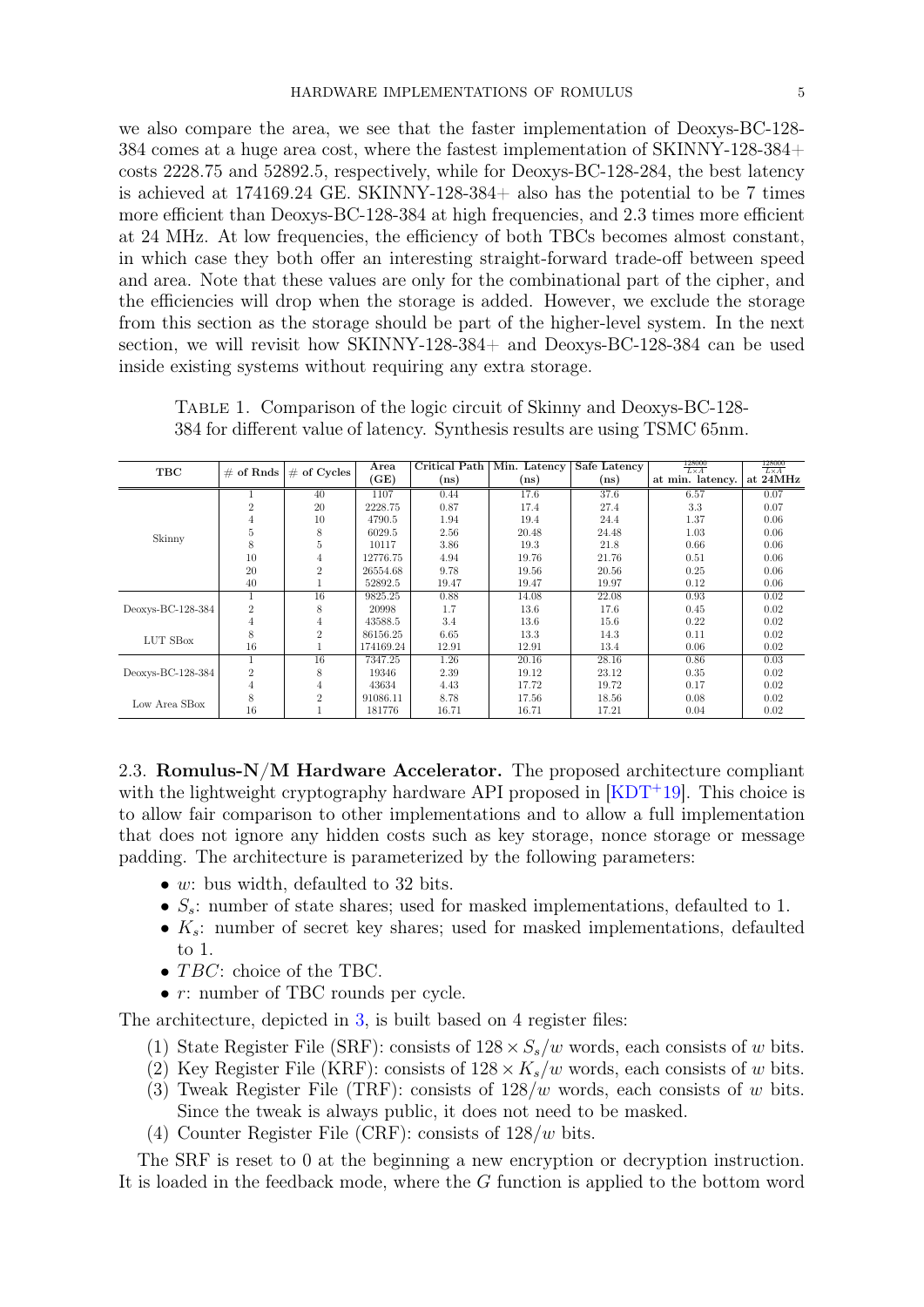in a byte-wise fashion. It transforms each byte as follows:

$$
(x_0, x_1, x_2, x_3, x_4, x_5, x_6, x_7) \rightarrow
$$

$$
(x_1, x_2, x_3, x_4, x_5, x_6, x_7, x_0 \oplus x_7)
$$

The output of this transformation is XORed with the input word (from the control unit) to generate the plaintext during encryption and the ciphertext during decryption. The plaintext (the input word during authentication and encryption, and the output of the previous XOR during decryption) is XORed with bottom word to generate the feedback word that get fed from the top, shift all the other words down. In order to support Romulus-M, a bypass connection is needed such that the tag from the top operation in Figure [2](#page-2-1) is fed back into the SRF. This bypass connection is shown in red in Figure [3.](#page-5-0) The KRF and TRF are similar, where they are loaded from the top down, with no feedback needed. The CRF is used to hold the block counter and the domain separator; the constant part of the public tweak. It does not need a load operation, as it is reset to the initial value of the counter. Each register file can also be read and written in parallel, where the circuit from Section [2.2](#page-3-0) is represented in Figure [3](#page-5-0) by the combination of TBC, Key Schedule, Tweak Schedule and Domain Separator Schedule.

During execution, the nonce will be stored in the TRF, while the secret key will be stored in the KRF. There values will be changed, and needs to be corrected during, which the purpose of the Secret Key Correction and Tweak Correction circuits. These operations, alongside the Counter, are performed in between the TBC calls, in parallel to loading the SRF.

<span id="page-5-0"></span>



Table [2](#page-6-0) shows the latencies of the proposed architecture for both Romulus-N and Romulus-M encryption instructions, for different sizes on  $A$  and  $M$ , where  $a$  and  $m$  are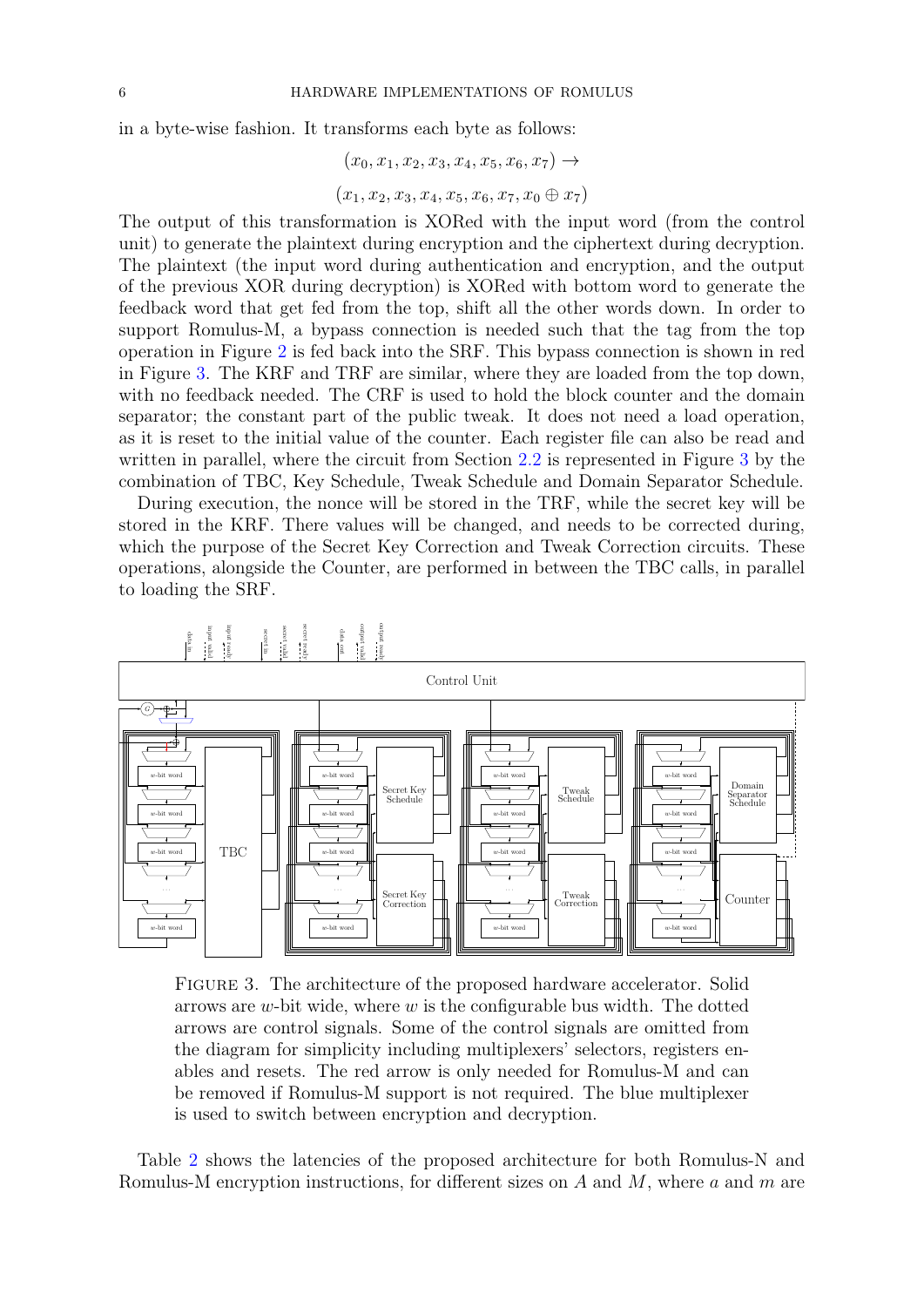the number of bytes of A and M, respectively. This is shown when  $w = 32$ , and both the state and key are unmasked. The latencies do not depend on the TBC used. The bottom section of Table [2](#page-6-0) includes the ratio between the latency of Romulus-M and Romulus-N, where for short messages (64 bytes of  $A$  and  $M$ ) and low area (high latency), the ratio is about 1.3, while for longer message low area configurations the ration is less than 1.4. For empty  $A$ , the ratio is less than 1.65 for low area configurations.

| Mode     | $\boldsymbol{a}$ | $\boldsymbol{m}$ | 40   | 20       | 10   | $\overline{4}$ | $\mathbf{1}$ |
|----------|------------------|------------------|------|----------|------|----------------|--------------|
|          | $\overline{0}$   | $\overline{0}$   | 101  | 61       | 41   | 29             | 23           |
|          | $\boldsymbol{0}$ | 64               | 237  | 137      | 87   | 57             | 42           |
|          | 64               | $\overline{0}$   | 197  | 117      | 77   | 53             | 41           |
| N        | 64               | 64               | 333  | 193      | 123  | 81             | 60           |
|          | $\overline{0}$   | 1152             | 3225 | 1765     | 1035 | 597            | 378          |
|          | 1152             | $\overline{0}$   | 1825 | 1065     | 685  | 457            | 343          |
|          | 1152             | 1152             | 4949 | 2769     | 1679 | 1025           | 698          |
|          | 0                | 0                | 101  | 61       | 41   | 29             | 23           |
|          | $\overline{0}$   | 64               | 338  | 198      | 128  | 86             | 65           |
|          | 64               | $\overline{0}$   | 157  | 97       | 67   | 49             | 40           |
| М        | 64               | 64               | 434  | 254      | 164  | 110            | 83           |
|          | $\overline{0}$   | 1152             | 4954 | 2774     | 1684 | 1030           | 703          |
|          | 1152             | $\overline{0}$   | 1785 | 1045     | 675  | 453            | 342          |
|          | 1152             | 1152             | 6678 | 3778     | 2328 | 1458           | 1023         |
|          | $\overline{0}$   | $\theta$         | 1.00 | 1.00     | 1.00 | 1.00           | 1.00         |
| Latency  | $\boldsymbol{0}$ | 64               | 1.43 | 1.45     | 1.47 | 1.51           | 1.55         |
| Overhead | 64               | $\boldsymbol{0}$ | 0.79 | 0.83     | 0.87 | 0.92           | 0.98         |
|          | 64               | 64               | 1.30 | 1.32     | 1.33 | 1.36           | 1.38         |
|          | $\overline{0}$   | 1152             | 1.57 | 1.57     | 1.63 | 1.72           | 1.86         |
|          | 1152             | 0                | 0.99 | 0.98     | 0.98 | 0.99           | 1.00         |
|          | 1152             | 1152             | 1.35 | $1.36\,$ | 1.39 | 1.42           | 1.47         |

<span id="page-6-0"></span>Table 2. Latency of Romulus-N and Romulus-M for different latencies of the TBC.  $w = 32$ 

Table [3](#page-7-1) shows the synthesis results for a group of unmasked configurations for both SKINNY-128-384+ and Deoxys-BC-128-384, for both maximum frequency and low area 24 MHz constraints. Our experiment shows that with SKINNY, both Romulus-N and Romulus-M achieve the minimum energy consumption when the TBC latency is 10 cycles (4 rounds per cycle), while with Deoxys-BC-128-384 the minimum energy is achieved when the TBC latency is 16 (one round per cycle). Low latency implementation (1 clock cycle per TBC) can be achieved using SKINNY-128-384+ (40 rounds) in around 55 kGE. Besides, for around the same area ( $\approx 12$  kGE), Romulus with SKINNY-128-384+ is 1.85 and 1.7 times fast than Romulus with Deoxys-BC-128-384 for N and M, respectively. For high frequencies, Romulus with Deoxys-BC-128-384 is 1.24 and 1.34 faster for N and M, respectively. At 24MHz, the single-cycle implementation of SKINNY-128-384+ can achieve relatively high speeds.

2.4. Comparison with Lightweight AEAD Accelerators. The authors of [\[KPC20\]](#page-18-8) have compared some the NIST lightweight cryptography candidates [\[TMC](#page-19-0)<sup>+</sup>21]. We reproduced their results for most of the NIST lightweight cryptography candidates as well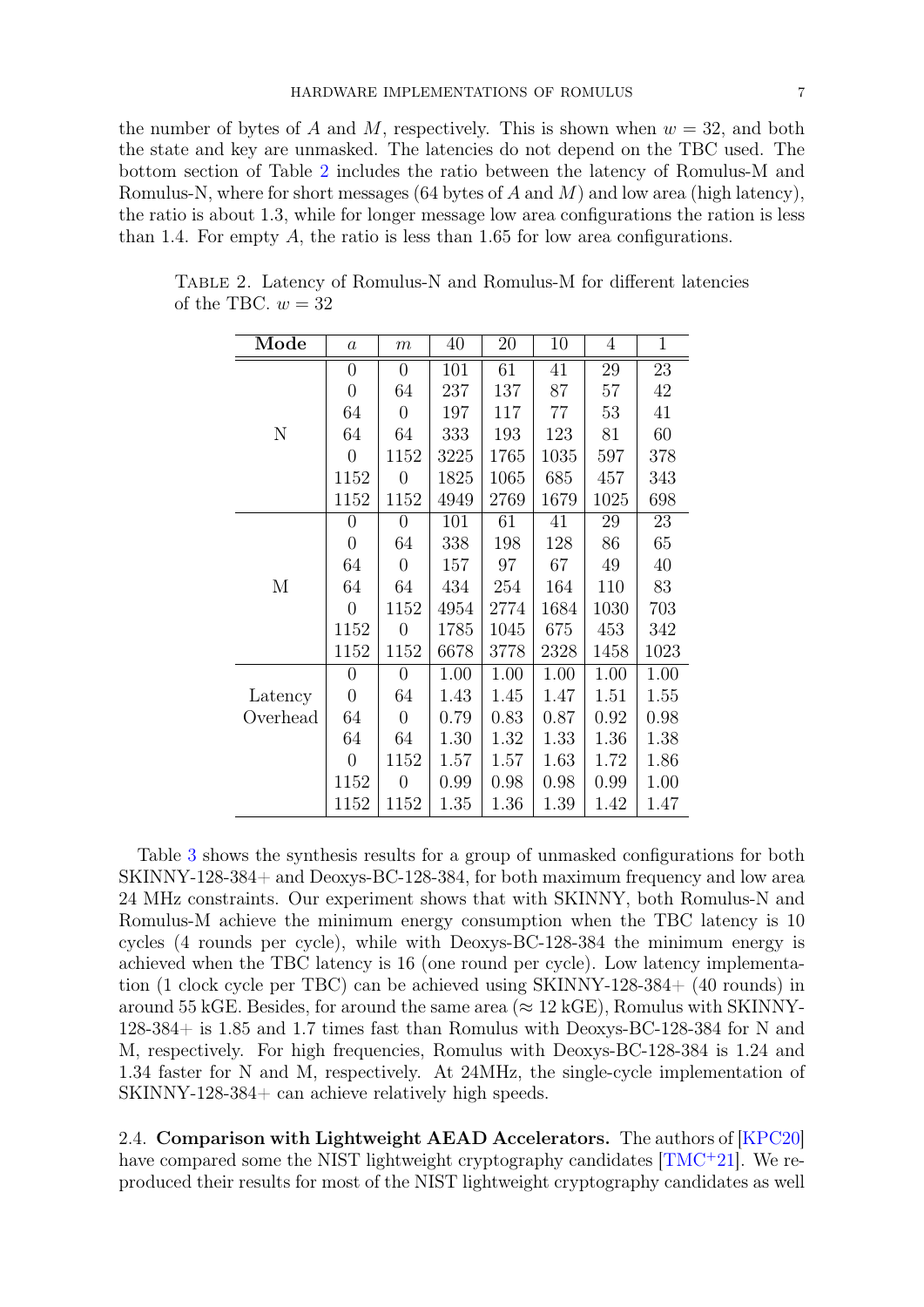|                   |          | $24\mathrm{MHz}$ |       |        |                    | High Speed |          |          |       |           |              |          |          |
|-------------------|----------|------------------|-------|--------|--------------------|------------|----------|----------|-------|-----------|--------------|----------|----------|
| TBC               | Area     | CP               | Power |        | $Th$ /put   Th/put | Energy     | Energy   | $\rm CP$ | Power | $Th$ /put | $\rm Th/put$ | Energy   | Energy   |
| Rounds            | (GE)     | ns)              | (mW)  | (Mbps) | (Mbps)             | (pJ/bit)   | (pJ/bit) | (ns)     | (mW)  | (Gbps)    | (Gbps)       | (pJ/bit) | (pJ/bit) |
|                   |          |                  |       | N      | м                  | N          | м        |          |       | N         | м            | N        | м        |
| SKINNY-128-384+   |          |                  |       |        |                    |            |          |          |       |           |              |          |          |
|                   | 7348.61  | .11              | 0.22  | 89     | 66                 | 2.47       | 3.33     | 1.5      | 0.74  | 2.48      | 1.84         | 0.30     | 0.40     |
| $\overline{2}$    | 7865.28  | 1.16             | 0.24  | 159    | 117                | 1.49       | 2.04     | $1.5\,$  | 0.74  | 2.43      | 3.25         | 0.17     | 0.23     |
| 4                 | 10124.24 | 1.9              | 0.32  | 263    | 190                | 1.21       | 1.67     | 2.0      | 0.70  | 5.49      | 3.96         | 0.13     | 0.18     |
| 5                 | 12035.49 | 2.41             | 0.38  | 302    | 217                | 1.26       | 1.78     | 2.5      | 0.73  | 4.06      | 2.87         | 0.13     | 0.18     |
| 10                | 17767.99 | 5.03             | 0.59  | 431    | 303                | 1.36       | 1.94     | 5.2      | 0.73  | 3.46      | 2.43         | 0.21     | 0.30     |
| 40                | 55098.25 | 19.25            | 1.94  | 633    | 432                | 3.06       | 4.47     | 20       | 1.96  | 1.32      | 2.43         | 1.48     | 2.17     |
| Deoxys-BC-128-384 |          |                  |       |        |                    |            |          |          |       |           |              |          |          |
|                   | 12659.75 | 1.91             | 0.431 | 163    | 127                | 2.47       | 3.33     |          | 0.74  | 6.81      | 5.31         | 0.30     | 0.40     |

<span id="page-7-1"></span>Table 3. Synthesis result of the proposed hardware accelerator on TSMC 65nm.

as the implementation of AES-GCM from [\[gmu\]](#page-17-9). All the implementations are complying with the same interface, except AES-GCM, which adopts an earlier closely related interface. Our goal is to minimize the cost while having competitive performance. In order to do so, we focus the comparison on the  $Energy \times Area$  product. Figures [4](#page-7-2) and [5](#page-8-0) show the comparison between, Romulus-N-SKINNY, Romulus-M-SKINNY, Romulus-N-Deoxys-BC, Romulus-M-Deoxys-BC, AES-GCM and other NIST lightweight cryptography finalists. The considered configurations are one round per cycle for Deoxys and the minimum Energy×Area product for SKINNY-128-384+. The results show that Romulus-M is very close to with Romulus-N. When using SKINNY, only TinyJambu outperforms Romulus. Besides, even when using Deoxys-BC-128-384, the performance is still comparable to the NIST lightweight candidates. Based on these observation and the fact that Romulus-M is the only misuse-resist scheme for both privacy and integrity, it is recommended that sensitive applications consider Romulus-M-SKINNY or Romulus-M-Deoxys-BC as a viable and secure option.

<span id="page-7-2"></span>

FIGURE 4. Energy×Area product for 64 bytes of A and M for various AEAD schemes.

## <span id="page-7-0"></span>3. FPGA Experiments on First-Order Masking of the SKINNY 8-bit SBox

Masking is one of the oldest, and yet most relevant, countermeasures against statistical Side-Channel Analysis (SCA) of cryptographic implementations. Several efforts over the years have been performed to improve the security and efficiency of masked ciphers. On the other hand, the security models of masked ciphers has been improving to better capture the side-channel leakage of real-world implementations. In particular, work on masked ciphers can be classified into 4 categories: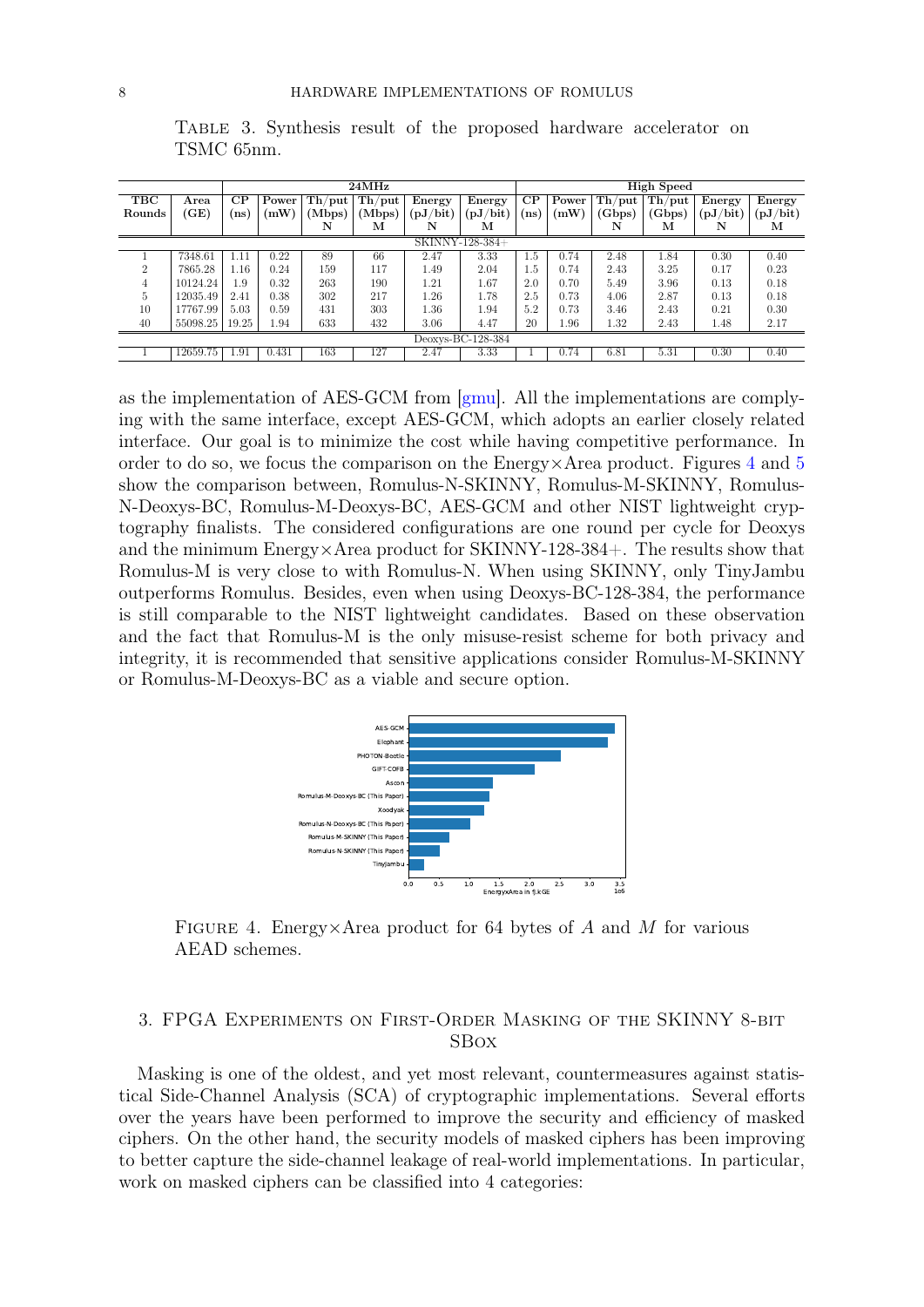<span id="page-8-0"></span>

FIGURE 5. Energy×Area product for 1536 bytes of A and M blocks for various AEAD schemes.

- (1) Design and implementation of secure masking schemes, e.g. ISW [\[ISW03\]](#page-17-10), Threshold Implementations (TI) [\[BGN](#page-16-4)<sup>+</sup>14], Domain-Oriented Masking (DOM) [\[GMK16\]](#page-17-11), Hardware Private Circuits (HPC) [\[CGLS20\]](#page-17-12).
- (2) Modeling hardware and software implementations in order to have better understanding of their behavior, e.g. the probing model, Non-Interference  $(NI)$ , Strong Non-Interference (SNI) [\[BBD](#page-16-5)<sup>+</sup>16], Probe-Isolating Non-Interference (PINI) [\[CS20\]](#page-17-13).
- (3) Attacking masked implementations using SCA techniques, e.g. Differential Power Analysis (DPA) [\[KJJ99\]](#page-18-9), Correlation Power Analysis (CPA) [\[BCO04\]](#page-16-6).
- (4) Designing evaluation frameworks in order to measure the security order of different circuits and implementations, e.g. maskVerif  $[BBC + 19]$  $[BBC + 19]$  and SILVER  $[KSM20]$ for formal verification of circuits and frameworks based on statistical test (TVLA [\[SM15\]](#page-18-11),  $\chi^2$ -test [\[MRSS18\]](#page-18-12)) for assessing practical leakages.

However, one area that remains roughly under-studied is the hardware implementations of masked ciphers. Since the introduction of masking as a countermeasure, researchers have shown shortcomings of the idealized security model. Initially, masking schemes were designed to be secure in the probing model, i.e., a  $d^{th}$ -order masked implementation should be secure as long as the adversary can observe at most d internal wires of the circuit. It was shown that hardware glitches can lead to problems in this model. By hardware glitches, we refer to imbalances in the physical delay of different paths of the same circuit. Such imbalances can lead to exposing more than d variables by observing only  $\leq d$  wires. In order to overcome such issues, new security models were introduced, including glitch-extended probing model, NI, SNI and PINI.

Glitches are not the only physical anomaly that leads to a gap between theoretical models and physical implementations. Two problems have been observed in several works are transitions and coupling. Transitions refer to shared variables being recombined due to the transition of values inside flip-flops, while coupling refers to dependencies in the electric current of two or more wires that are close to each other and that should carry independent variables. Coupling in particular can be very problematic. The probing security model is built on a fundamental assumption that the leakage observed from different independent wires of the circuit are independent. However, it has been observed time and time again that a correct masked implementation (of any order) experience first-order leakage [\[DCEM18\]](#page-17-14) when implemented on FPGA. The authors of [\[DCEM18\]](#page-17-14) have analyzed this issue and provided explanations from a VLSI point of view. Besides, the authors of [\[LBS19\]](#page-18-13) have shown that this issue can lead to attacks on masked implementations. While ASIC implementations are less studied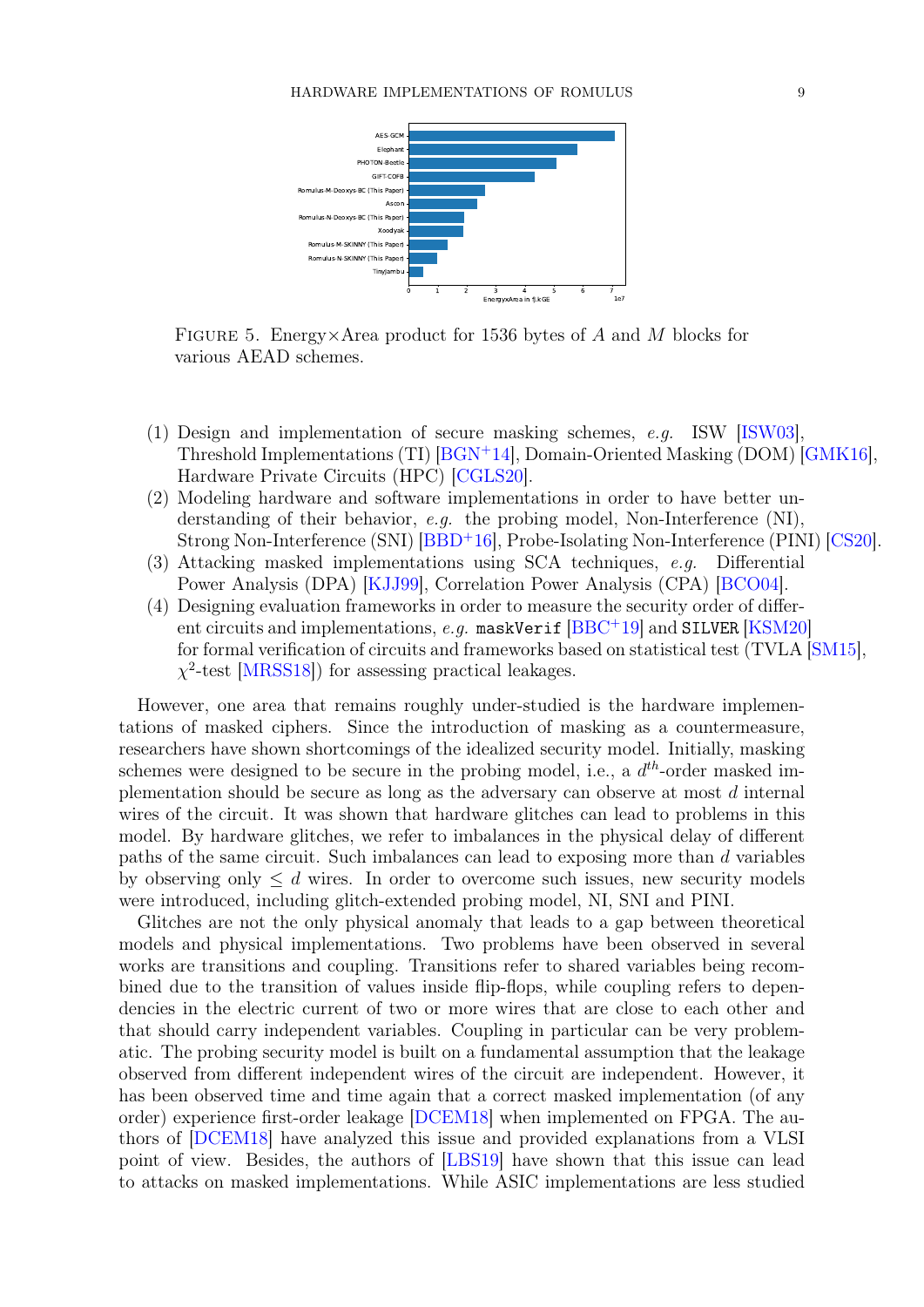from this point of view, it is more conservative to assume the same issue will arise in an ASIC implementation.

In order to address this issue and provide meaningful benchmarking, ASIC and FPGA implementation design should be performed hand in hand, with FPGA practical evaluation guiding ASIC implementations. Of course, with access to a real-world practical ASIC chip a more tailored approach can be performed. However, for benchmarking purposes, it is better to take the more conservative approach and apply it to different designs in the same manner.

Another issue facing benchmarking of SCA-protected implementation is defining and assigning a security order for a given implementation. The widely accepted definition of first-order security is using Welch's fixed vs. random t-test. The test in its basic form compares two populations of samples; one with a fixed plaintext and the other with randomly sampled plaintexts, against an equality of mean assumption. The test statistic is given by

$$
t = \left| \frac{\mu_f - \mu_r}{\sqrt{\frac{s_f^2}{N_f} + \frac{s_r^2}{N_r}}} \right|
$$

A widely accepted threshold for the t-value is 4.5, where samples that lead to higher values are said to exhibit observable first-order leakage. In other words, first-order leakage is observable when the mean of observed samples is data-dependent. When it comes to higher-order leakage, the definition becomes more ambiguos. Two versions of the t-test are used to detect higher-order leakage. The univariate higher-order test is performed in two steps. First, preprocessing the samples, where for each sample  $L_x(i)$ in the population  $x \in \{f, r\},\$ 

$$
L_x'(i) = (L_x(i) - \mu_x)^o
$$

where  $\sigma$  is the order of the test. Second, the first-order t-test is performed on the preprocessed samples.

$$
t = |\frac{\mu_f^{'} - \mu_r^{'} }{\sqrt{\frac{(s^{'})_f^2}{N_f} + \frac{(s^{'})_r^2}{N_r}}}|
$$

The other higher-order t-test is the multivariate t-test. The first step, is performed as follows

$$
L_x'(N_x * i + j) = (L_x(i) - \mu_x) \times (L_x(j) - \mu_x) \forall 0 \le i, j \le (N_x - 1)
$$

The two versions of the t-test differ in what they measure and also their computational cost. The univariate test captures leakage in higher statistical moments of the samples, while the multivariate test captures leakage that requires combining samples from different timestamps. When it comes to computational complexity, in the worst case it include calculating the the mean of each sample, exponentiation, and the first order t-test. If the cost of exponentiation is  $c_e$ , the length of each trace is s, and the cost of the first order test is  $c_1$ , then the upper bound of the cost of the univariate higher-order test is

$$
c_o \le c_1 + s \cdot (N_f + N_r) \cdot c_e + s \cdot (c_{\mu_f} + c_{\mu_r}) \le 2 \cdot c_1 + s \cdot (N_f + N_r) \cdot c_e
$$

For small order,  $o$  and  $c_e$  are small. Hence, the univariate higher-order test is not significantly more complex than the first order variant, *i.e.*  $c_0 \leq a \cdot c_1$ , where a is a small constant. On the other hand, the multivariate test increases the complexity significantly,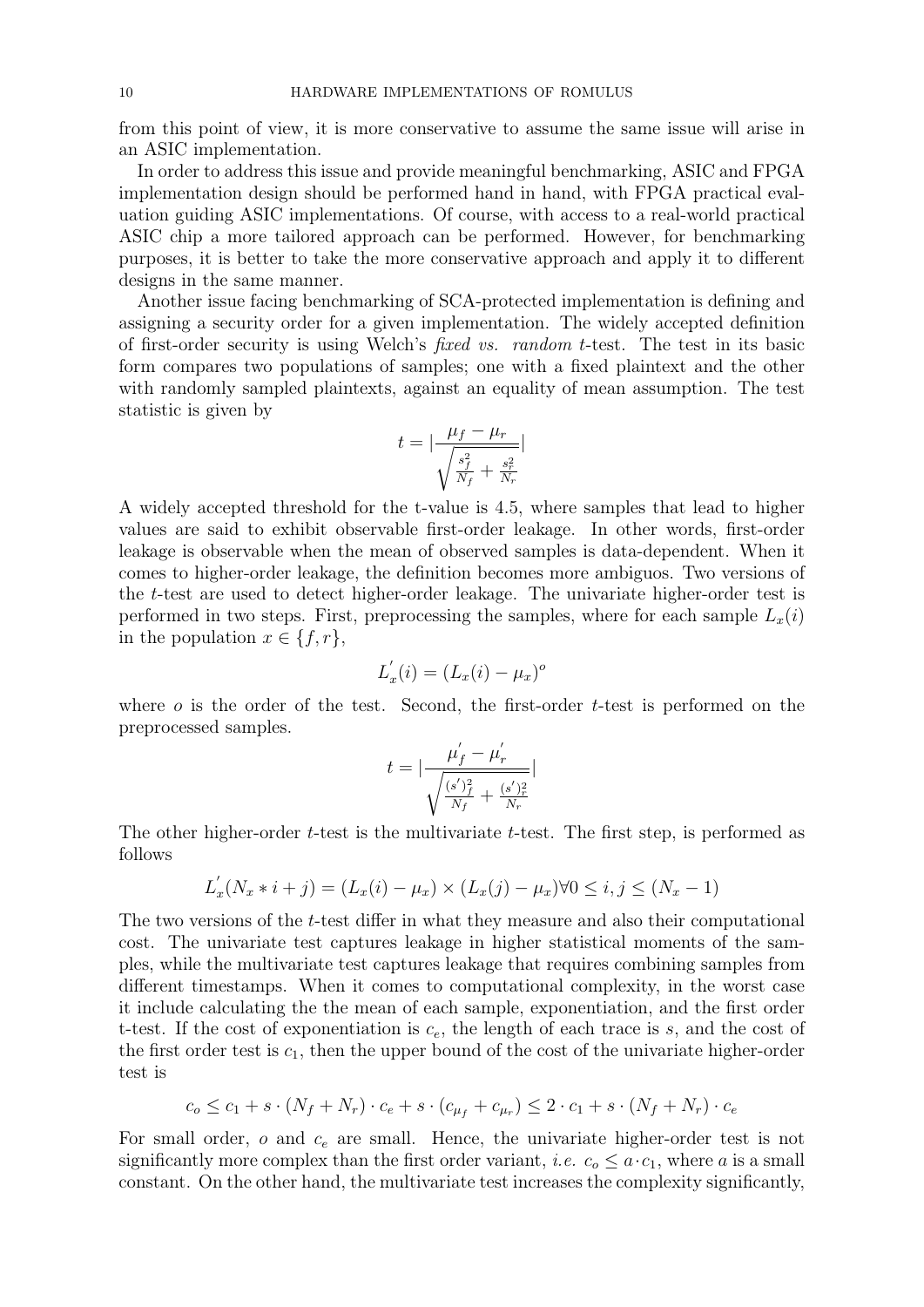since the number of samples per trace increases from  $s$  to  $s<sup>o</sup>$ . This exponential growth makes the test very expensive for higher orders.

Besides, the  $\chi^2$ -test has been proposed [\[MRSS18\]](#page-18-12) to detect higher order univariate leakage, *i.e.* leakage not based on the difference of means. The cost of  $\chi^2$ -test is comparable to that of the univariate t-test. Hence, implementations that pass higherorder tests do not offer a significant security gains compared to implementations that pass the first-order t-test but fail higher-order tests. The difference between univariate and multivariate t-test is captured by whether the combined information come from leakage at the same point in time or not. In other words, univariate higher-order leakage can usually be observed in implementations that processes the different shares of the masked implementation in parallel.

For a standardization project such the NIST lightweight cryptography project, benchmarking has to be done on a variety of platforms. The main platforms for hardware benchmarking are FPGAs and ASIC. Since the manufacturing cost of ASICs is too high and sometimes prohibitive for academic projects, ASIC benchmarking is usually done at a pre-fabrication level. However, when it comes to SCA, we need to question whether this high-level abstraction is sufficient. On the other hand, FPGAs are more accessible in a lab settings and FPGA boards for SCA evaluation are available in most labs. While FPGAs do not represent most of the use cases of lightweight cryptography, they can be used as a starting point for evaluation.

#### Contributions

In this work, we look at the design of first-order hardware masked implementations. We perform a two-part practical study on the design of SBoxes using established masking schemes. In the first part, we implement the SKINNY 8-bit SBox using DOM, DOM-SNI, HPC, CMS, PARA, PINI and TI. We analyze these implementations using the formal leakage assessment tool SILVER. We show the different security assumptions they fulfill. In the second part, we study the SBoxes in practice using the Sasebo-GII FPGA board, electromagnetic leakage and TVLA. We show that all these SBoxes are vulnerable to first-order leakage with very small number of traces.

We also develop a framework for using TVLA for unit testing. Unit test is an integral part of digital hardware design. However, it is not always taken care of in the early stages of design due to the practical challenges and complexity. Our framework can measure and process 3 million traces in 1 hour, allowing evaluating 200 million traces in less than 3 days. Since weak implementations are expected to leak data after a few million traces, this speed-up allows testing many different ideas and implementations in short amount of time.

Finally, given the weakness of the implementations considered, we propose a new method of implementing DOM, targetting SNI first-order security in practice. The proposed method suffers from a 4× slow-down. However, it offers at least 3 orders of magnitude better protection against straightforward implementations.

3.1. Designing secure implementations using SILVER. The SKINNY 8-bit SBox consists of 8 NOR gates and 8 XOR gates in an iterative Feistel structure, as depicted in Figure [6.](#page-11-0) In particular, it can be viewed as four iterative rounds where each round consists of 2 NOR gates and 2 XOR gates followed by a bit permutation. A naive implementation would simply pipeline this structure with 8 Flip-Flops after each round. Note that each round has only two parallel non-linear gates, so one pipeline stage per round should be sufficient to thwart side-channel leakage based on glitches. However, for lightweight applications, this implementation could be expensive as it requires at least  $32 \times d$  flip-flops, irrespective of the masking scheme, where d is the number of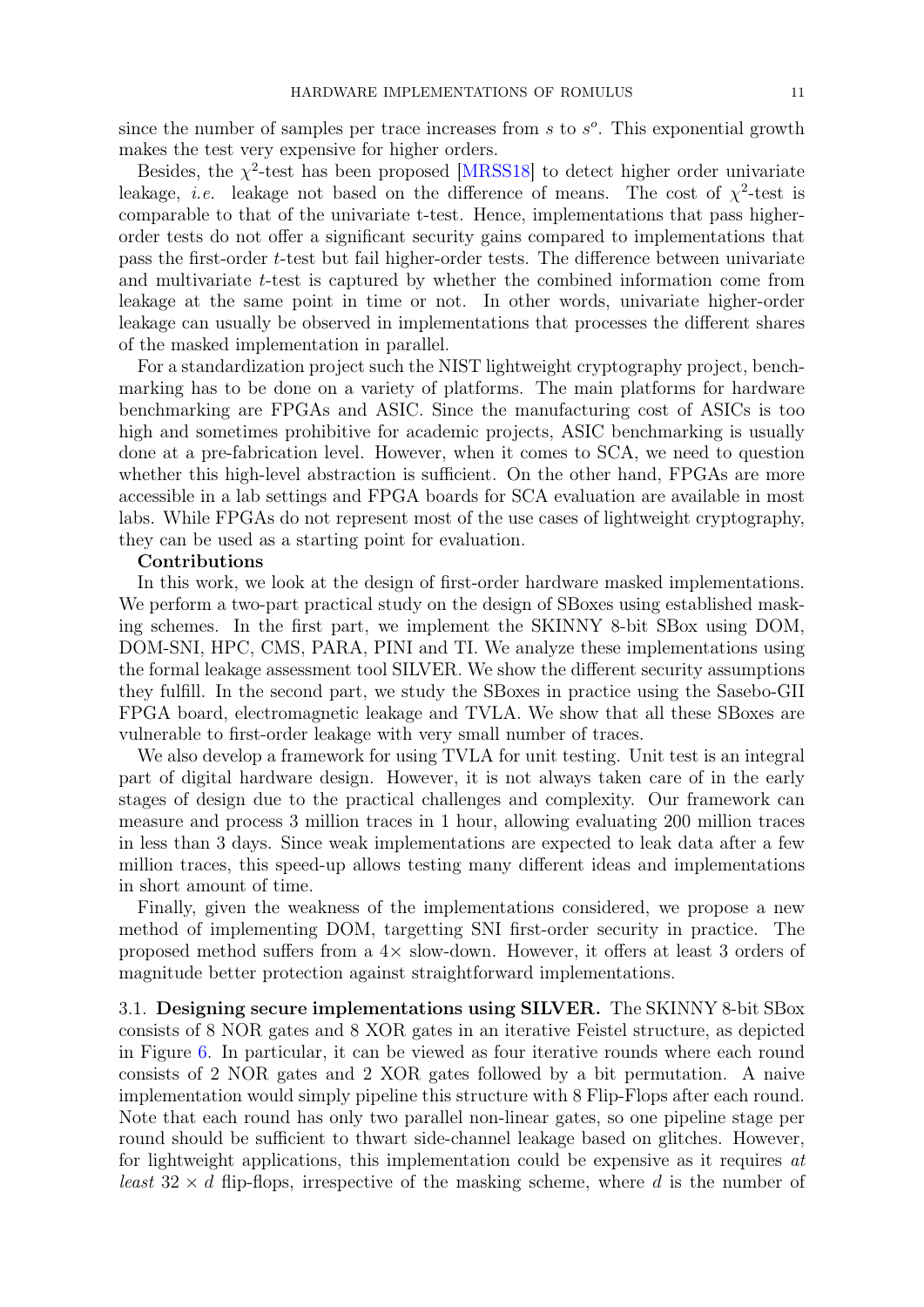<span id="page-11-0"></span>

Figure 6. The SKINNY 8-bit SBox.

shares. For serial modes, pipelining of the SBox is not required. Hence, we change the representation of the SBox to suit sequential evaluation of the SBox without full pipelining. We note that the SBox operation is basically the sequential evaluation of one core function:

 $a \leftarrow \neg(x \vee y) \oplus z$ 

We can then untangle to the SBox into the following iterative process:

$$
a_0 \leftarrow \neg(b_7 \vee b_6) \oplus b_4
$$
  
\n
$$
a_1 \leftarrow \neg(b_3 \vee b_2) \oplus b_0
$$
  
\n
$$
a_2 \leftarrow \neg(b_2 \vee b_1) \oplus b_6
$$
  
\n
$$
a_3 \leftarrow \neg(a_0 \vee a_1) \oplus b_5
$$
  
\n
$$
a_4 \leftarrow \neg(a_1 \vee b_3) \oplus b_1
$$
  
\n
$$
a_5 \leftarrow \neg(a_2 \vee a_3) \oplus b_7
$$
  
\n
$$
a_6 \leftarrow \neg(a_3 \vee a_0) \oplus b_3
$$
  
\n
$$
a_7 \leftarrow \neg(a_4 \vee a_5)xx \oplus b_2
$$

where  $b_7...b_0$  are the 8 input bits, and the 8 output bits are  $s_7s_6\cdots s_0$ , and assigned using the following permutation

## $s_6s_5s_2s_7s_3s_1s_4s_0 \leftarrow a_0a_1a_2a_3a_4a_5a_6a_7$

This modularity makes the task of masking the SBox easier in two regards. First, we can focus on masking only the core function. Second, we can check the dependency between the outputs of the core function and determine the way to implement with the minimum number of flip-flops. We note that  $a_0$ ,  $a_1$  and  $a_2$  depend only on input bits, so the can be computed in the first iteration in parallel.  $a_3$  and  $a_4$  depend on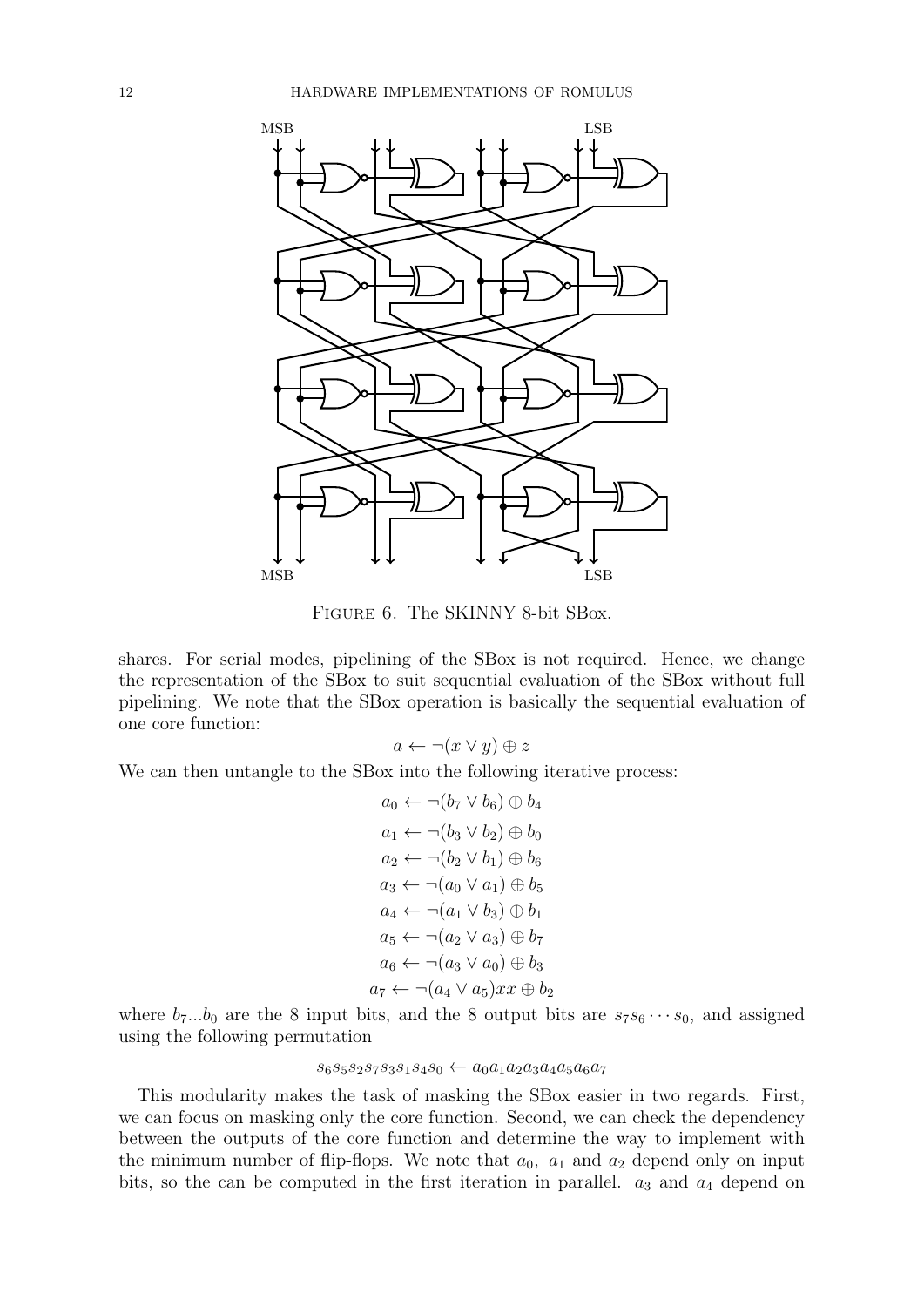the previous 3 bits and are independent of each other, so the can be computed in the second iteration. Similarly,  $a_5$  and  $a_6$  are computed in the third iteration, while  $a_7$  is computed in the fourth iteration.

Masking the core function depends on the masking scheme used. However, since most masking schemes are designed with AND and XOR gates in mind, a useful transformation to the core function is to change its representation to

$$
a \leftarrow (\neg x \land \neg y) \oplus z
$$

which computes exactly the same value, but helps visualize the impact of using different masking schemes. Depending on the masking scheme used to mask the core function, one iteration can consist of one or more cycles, leading to SBoxes that require 4 or more cycles, respectively.

## Formal verification

In order to verify our security goals for each of the considered implementations, we have performed formal verification of the gadgets used and the full SBox implementations using the Statistical Independence and Leakage Verification (SILVER) tool proposed Knichel, Sasdrich and Moradi [\[KSM20\]](#page-18-10). The tool tests the formal properties of gate-level netlists of different circuits. The netlist is generated using the Yosis open source synthesis tool. The tool tests the circuits against 4 security models: probing, NI, SNI and PINI, with different security orders. Table [4](#page-12-0) shows the results obtained for each of the masked implementations tested for each security model, where  $+$  means secure with glitches, y means secure without glitches and - means not secure.

<span id="page-12-0"></span>

| Implementation   Random Bits   Cycles   Probing   NI   SNI   PINI |    |                |                    |      |                    |          |
|-------------------------------------------------------------------|----|----------------|--------------------|------|--------------------|----------|
| <b>DOM</b>                                                        | 8  | 4              | у                  | у    | у                  |          |
| <b>DOM Full FFs</b>                                               | 8  | 4              | $^+$               | у    | у                  |          |
| DOM Dep.                                                          | 16 | 4              | $\gamma$           | ?    | ?                  | $\gamma$ |
| <b>DOM SNI</b>                                                    | 8  | 8              | $^{+}$             | $^+$ | $^+$               |          |
| DOM Rapid                                                         | 25 | $\overline{2}$ | $\overline{\cdot}$ | ?    | $\gamma$           | ?        |
| <b>CMS</b>                                                        | 32 | 4              | $^+$               | $^+$ | у                  |          |
| CMS Rapid                                                         | 76 | $\overline{2}$ | $\overline{\cdot}$ | ?    | $\gamma$           | ?        |
| <b>ISW</b>                                                        | 8  | 8              | ╅                  | $^+$ | $\hspace{0.1mm} +$ |          |
| <b>ISW PINI</b>                                                   | 16 | 12             | $^{+}$             | $^+$ | $\hspace{0.1mm} +$ |          |
| <b>HPC</b>                                                        | 8  | 8              |                    | $^+$ | $^+$               | V        |
| HPC STR                                                           | 16 | 12             | $^+$               | $^+$ | у                  |          |
| PARA                                                              | 16 | 8              | $^+$               | $^+$ | $\hspace{0.1mm} +$ |          |
| PINI                                                              | 8  | $\overline{4}$ | у                  | У    | У                  | У        |

Table 4. Formal verification results using SILVER

3.2. Practical Testing. Testing Set-Up We have designed a unit testing framework for high speed testing of SBoxes at the early phases of designing RTL code. The framework is shown in Figure [7.](#page-13-0) A Deterministic Random Bit generator (DRNG) based on a low-latency implementation of a block cipher in the counter mode is used to generate the masked shares and decide whether the next sample is fixed or random. A gardening period of 200 cycles is applied between generating the shares and updating the SBox, to avoid leakage from DRNG circuit. The Oscilloscope sends a START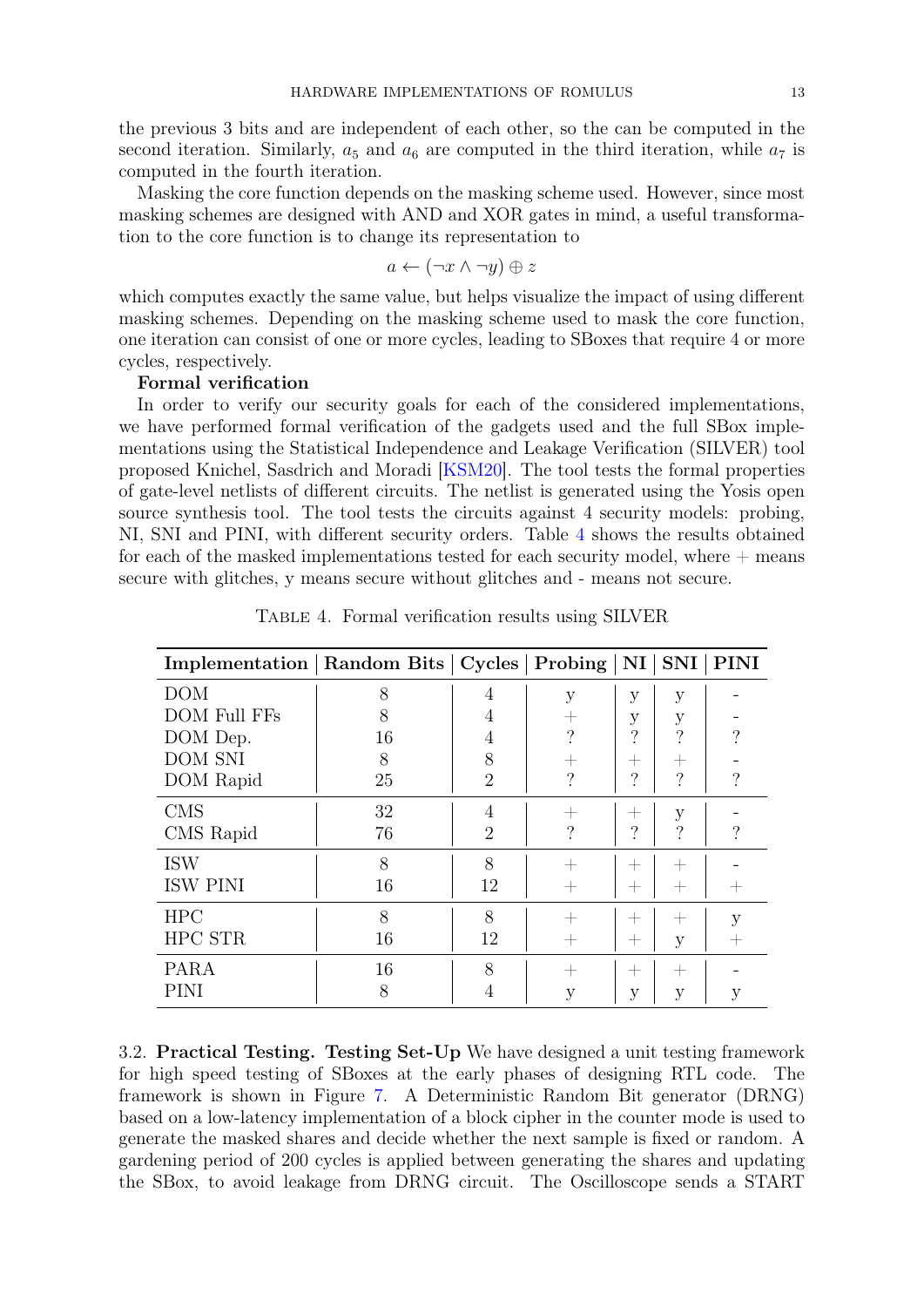command, which triggers the setup to calculate 15,000 samples. After 15,000 samples, the set-up halts, allowing the oscilloscope to synchronize and store the acquired traces. The samples are calculated in less than a second, and storing them requires about 18 seconds. Hence, it takes about 1 hour to calculates and process 3 million traces.

On top of that, in order to reduce the trace acquisition complexity, we need to artificially raise the Singal-to-Noise Ratio (SNR). We propose to do so by replicating the Unit-Under-Test (UUT) multiple times, forcing the FPGA to perform the same logic multiple times simultaneously. This can have an amplifying effect similar to computing the same trace multiple times and averaging out the noise, which was proposed in [\[Sta18\]](#page-18-14). However, it achieves the same effect with a lot less traces. This enables very fast early testing of SBoxes, where with  $9 \times$  replications, most SBoxes can be broken with a few thousand traces.



3.3. The Practical Insecurity of Hardware Masking. A common assumption is that the leakage observed by the adversary/evaluator is the sum of independent leakage components. Hence, an adversary observing the combined leakage

<span id="page-13-0"></span>
$$
\mathsf{L}=\mathsf{L}_0+\mathsf{L}_1+\cdots+\mathsf{L}_{d-1}
$$

cannot detect any first-order leakage, as each of the components is independently distributed. However, if was shown De Cnudde et al. [\[DCEM18\]](#page-17-14) that in FPGA this assumption may not be true, due to what became later known as coupling, where the power consumption and power supply noise from one share, e.g.  $\mathsf{L}_0$  may impact the power consumption of the other shares. Consequently, they observed first order leakage on FPGA for several circuits, including masked AES MixColumn and SBox. In [\[LBS19\]](#page-18-13), it was shown that such coupling effects can be exploited in SCA attacks, and not just observable leakage. The authors of [\[DCEM18\]](#page-17-14) proposed some suggestions of how to mitigate this issue, which include VLSI-based solutions to isolate the power supplies to different shares and serializing implementations in order to achieve "hardware noncompleteness", where at any point in time only a single share is being processed.

While VLSI-based solutions may mitigate the coupling issue for first-order leakage, we argue in this paper that for certifiable implementations, a.k.a implementations the claim a given security order, that hardware non-completeness should be considered a goal.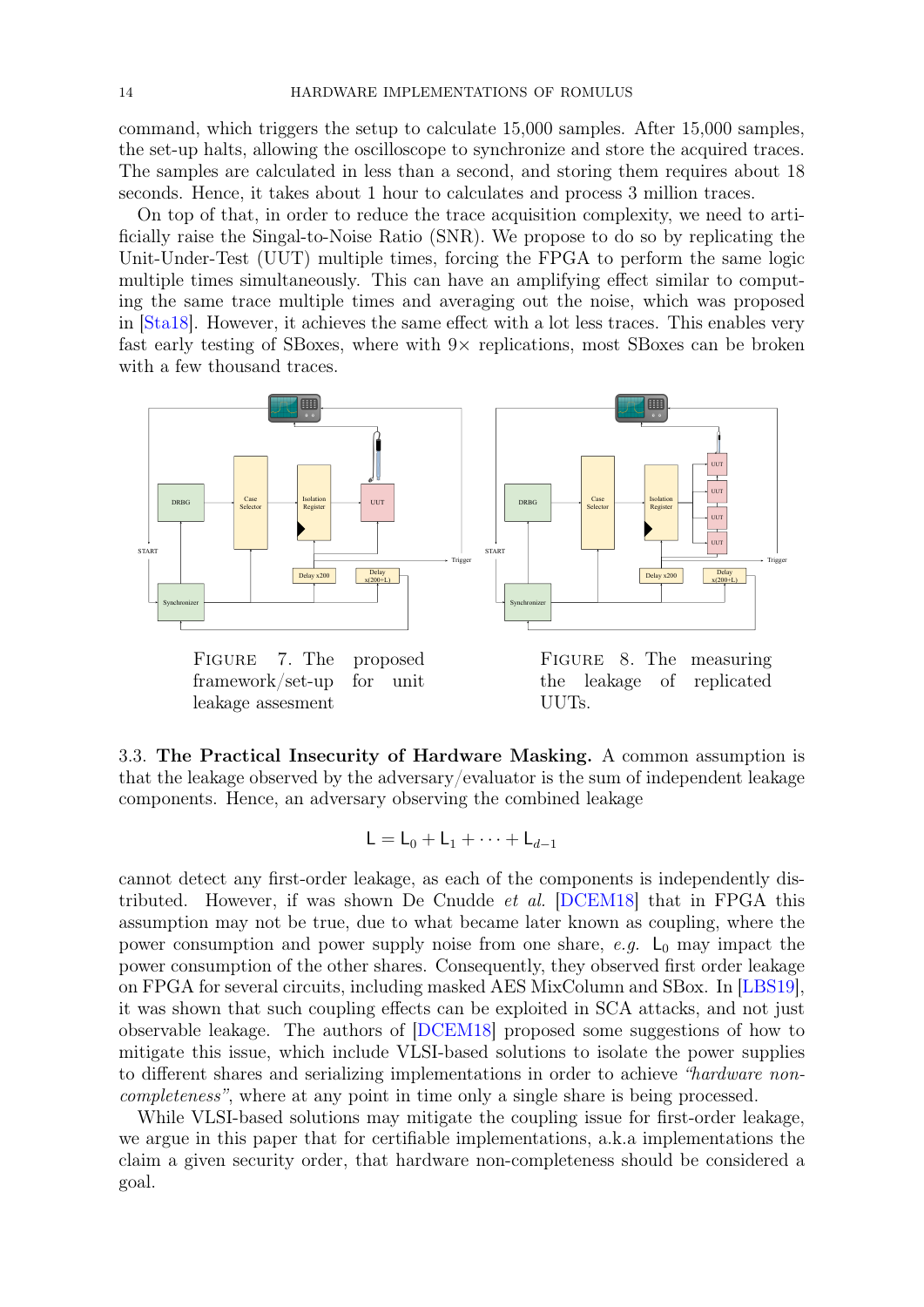Serializing masked implementation can lead to transitional leakage. For example: A flip-flop holding the value  $x^0$  may be updated at some point with  $x^1$ , which can lead to leakage that depends on both shares. The same thing can happen in logic gates, where unintended values can be processed by the logic gates, leading to unintended share combining.

### Power Gating [\[JMSN05\]](#page-17-15)

Power-gating is a technique used for low-power digital design, where a logic circuit that is not frequently used can be turned off by forcing all its inputs and outputs to 0. It is usually combined with clock gating, where the clock is turned off for flip-flops that are not being updated.

### Non-Complete DOM Implementation

In order to implement DOM such that only one share of each variable is being processed at a time, we treat each sub-share during the internal computation as a tiny power domain, having its own enable/disable signal. The share computation operation is updated as shown below.

$$
s^3 \leftarrow e_0 \wedge ((e_0 \wedge x^1) \wedge (e_0 \wedge y^1) \oplus (e_0 \wedge z^1)
$$
  
\n
$$
s^2 \leftarrow e_1 \wedge ((e_1 \wedge x^1) \wedge (e_1 \wedge y^0) \oplus (e_1 \wedge r))
$$
  
\n
$$
s^1 \leftarrow e_2 \wedge ((e_2 \wedge x^0) \wedge (e_2 \wedge y^1) \oplus (e_2 \wedge r))
$$
  
\n
$$
s^0 \leftarrow e_3 \wedge ((e_3 \wedge x^0) \wedge (e_3 \wedge y^0) \oplus (e_3 \wedge z^0))
$$
  
\n
$$
a^0 \leftarrow e_4 \wedge ((e_4 \wedge s^0) \oplus (e_4 \wedge s^1))
$$
  
\n
$$
a^1 \leftarrow e_5 \wedge ((e_5 \wedge s^2) \oplus (e_5 \wedge s^3))
$$

At any point in time, at most one of the signals  $e_0, e_1, e_2, e_3, e_4$  and  $e_5$  is set to 1. This helps reducing leakage in two ways:

- (1) Making sure both shares of the same variable are never carried by two adjacent wires or gates and never stored into flip-flops at the same time, the coupling effect is removed to a very large extent.
- (2) Reducing the power consumption of the SBox as a whole leads to less exploitable leakage.

In Table [5,](#page-15-0) we show the SNR and number of traces required for each method of implementing DOM. The results show that our proposed implementation is several orders of magnitude more secure than other methods. It requires about  $1,000\times$  more traces for the same number of replications and  $10\times$  higher SNR. With low SNR, the implementation did not show leakage even with more than 200 million traces. The tvalue outcome for each of the implementations is show in Figures [9,](#page-15-1) [10,](#page-15-2) [11](#page-16-8) and [12.](#page-16-9) We have also tested the 4-share 2-cycle first-order threshold implementation of the SBox proposed in [\[CCGB21\]](#page-17-16) (TI33), showing that it is also vulnerable to this issue, and has not been tested enough. The code for TI33 is the same code used in the original paper.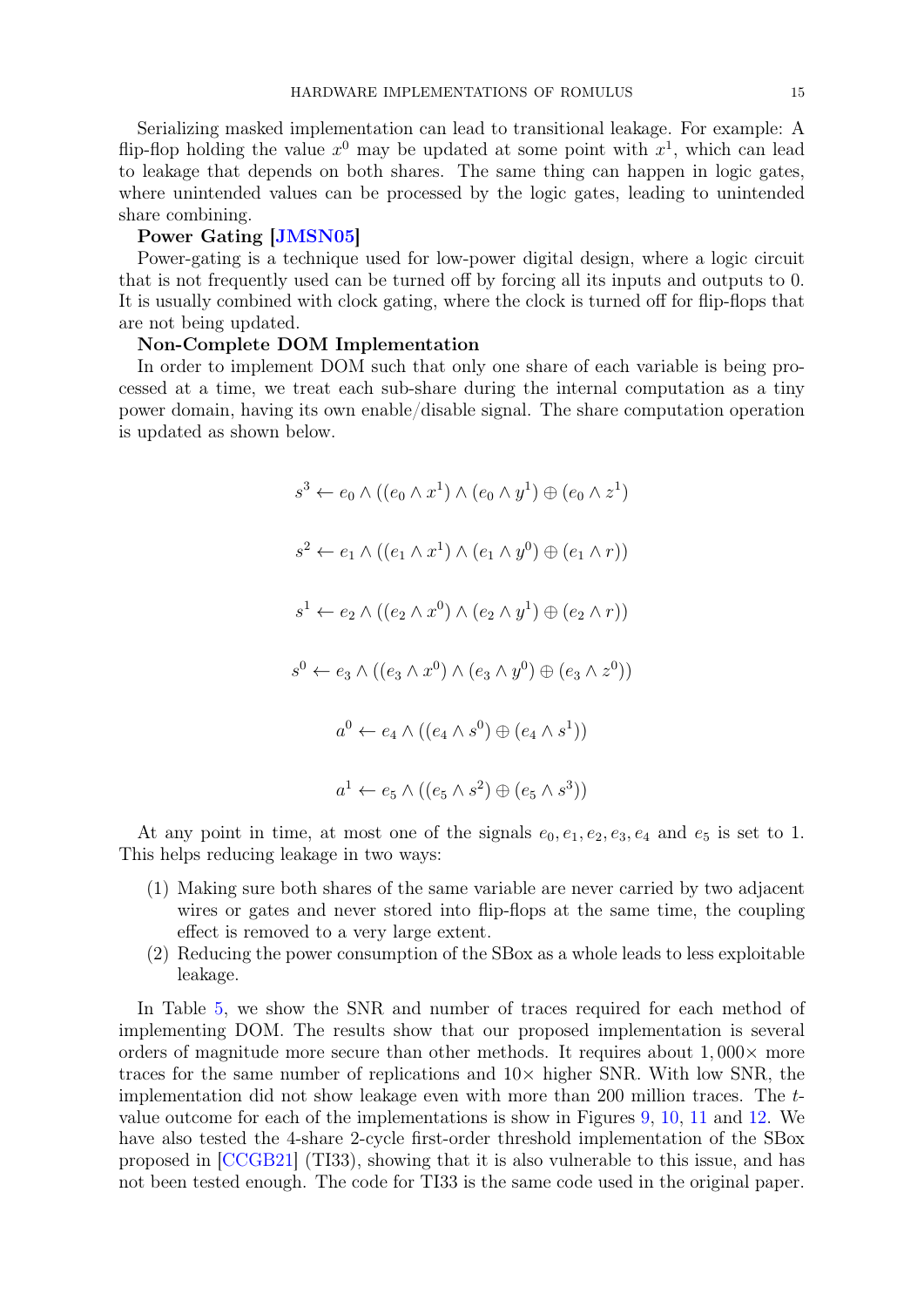| Scheme      | Replicas | <b>SNR</b> | <b>Traces</b>   |  |  |  |  |  |  |
|-------------|----------|------------|-----------------|--|--|--|--|--|--|
| Mask Off    |          |            |                 |  |  |  |  |  |  |
| DOM-SNI     | 1        | 174.3      | 823             |  |  |  |  |  |  |
| <b>TI33</b> |          | 172.3      | 1,536           |  |  |  |  |  |  |
| Mask On     |          |            |                 |  |  |  |  |  |  |
| DOM         | 9        | 174.5      | 7,784           |  |  |  |  |  |  |
| DOM-SNI     | 9        | 173.3      | 2,140           |  |  |  |  |  |  |
| <b>TI33</b> | 9        | 804.7      | 1,393           |  |  |  |  |  |  |
| <b>TI33</b> | 1        | 864.19     | 62,924          |  |  |  |  |  |  |
| NC          | 99       | 2028.44    | 5,913,875       |  |  |  |  |  |  |
| NC          | 9        | 1183.08    | 6,190,000       |  |  |  |  |  |  |
| NC          |          | 33.57      | $>$ 200,000,000 |  |  |  |  |  |  |

<span id="page-15-0"></span>TABLE 5. The masking schemes, number of UUT replicas, the SNR  $(\frac{\mu}{\sigma})$ and number of traces required to fail the TVLA test.



<span id="page-15-1"></span>Figure 9. TVLA output for DOM with 9 replicas after 7,784 traces.



<span id="page-15-2"></span>Figure 10. TVLA output for DOM-SNI with 9 replicas after 2,140 traces.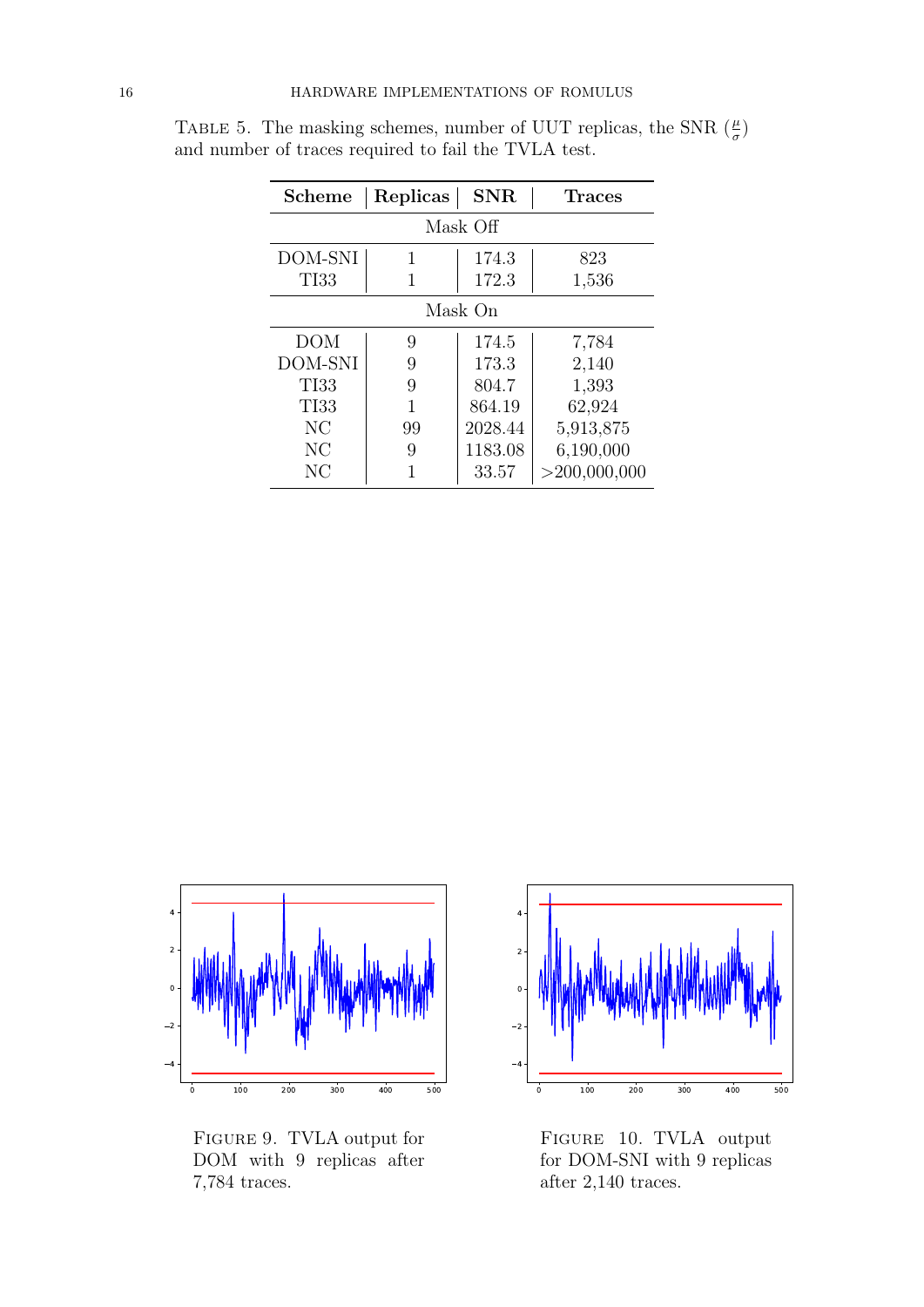

<span id="page-16-8"></span>Figure 11. TVLA output for NC with 9 replicas after 6,190,00 traces.

<span id="page-16-9"></span>Figure 12. TVLA output for NC with only 1 replica after 210,000,000 traces.

3.4. Future Work. We are currently in the process of developing and testing the full Romulus-N/M accelerator with these masked SBoxes.

#### **REFERENCES**

- <span id="page-16-2"></span>[ABL<sup>+</sup>14] Elena Andreeva, Andrey Bogdanov, Atul Luykx, Bart Mennink, Nicky Mouha, and Kan Yasuda. How to securely release unverified plaintext in authenticated encryption. In International Conference on the Theory and Application of Cryptology and Information Security, pages 105–125. Springer, 2014.
- <span id="page-16-7"></span>[BBC<sup>+</sup>19] Gilles Barthe, Sonia Belaïd, Gaëtan Cassiers, Pierre-Alain Fouque, Benjamin Grégoire, and François-Xavier Standaert. maskverif: Automated verification of higher-order masking in presence of physical defaults. In European Symposium on Research in Computer Security, pages 300–318. Springer, 2019.
- <span id="page-16-5"></span>[BBD<sup>+</sup>16] Gilles Barthe, Sonia Belaïd, François Dupressoir, Pierre-Alain Fouque, Benjamin Grégoire, Pierre-Yves Strub, and Rébecca Zucchini. Strong noninterference and type-directed higher-order masking. In Proceedings of the 2016 ACM SIGSAC Conference on Computer and Communications Security, pages 116–129, 2016.
- <span id="page-16-6"></span><span id="page-16-0"></span>[BCDM21] Tim Beyne, Yu Long Chen, Christoph Dobraunig, and Bart Mennink. Elephant v2. NIST Lightweight Cryptography Project (2021). 2021.
	- [BCO04] Eric Brier, Christophe Clavier, and Francis Olivier. Correlation power analysis with a leakage model. In International workshop on cryptographic hardware and embedded systems, pages 16–29. Springer, 2004.
- <span id="page-16-4"></span>[BGN<sup>+</sup>14] Begül Bilgin, Benedikt Gierlichs, Svetla Nikova, Ventzislav Nikov, and Vincent Rijmen. A more efficient aes threshold implementation. In International Conference on Cryptology in Africa, pages 267–284. Springer, 2014.
- <span id="page-16-3"></span><span id="page-16-1"></span>[BJK<sup>+</sup>16] Christof Beierle, Jérémy Jean, Stefan Kölbl, Gregor Leander, Amir Moradi, Thomas Peyrin, Yu Sasaki, Pascal Sasdrich, and Siang Meng Sim. The SKINNY family of block ciphers and its low-latency variant MANTIS. In Annual International Cryptology Conference, pages 123–153. Springer, 2016.
	- [boy] Circuit Minimzation Work. http://cswww.cs.yale.edu/homes/peralta/CircuitStuff/CMT.html.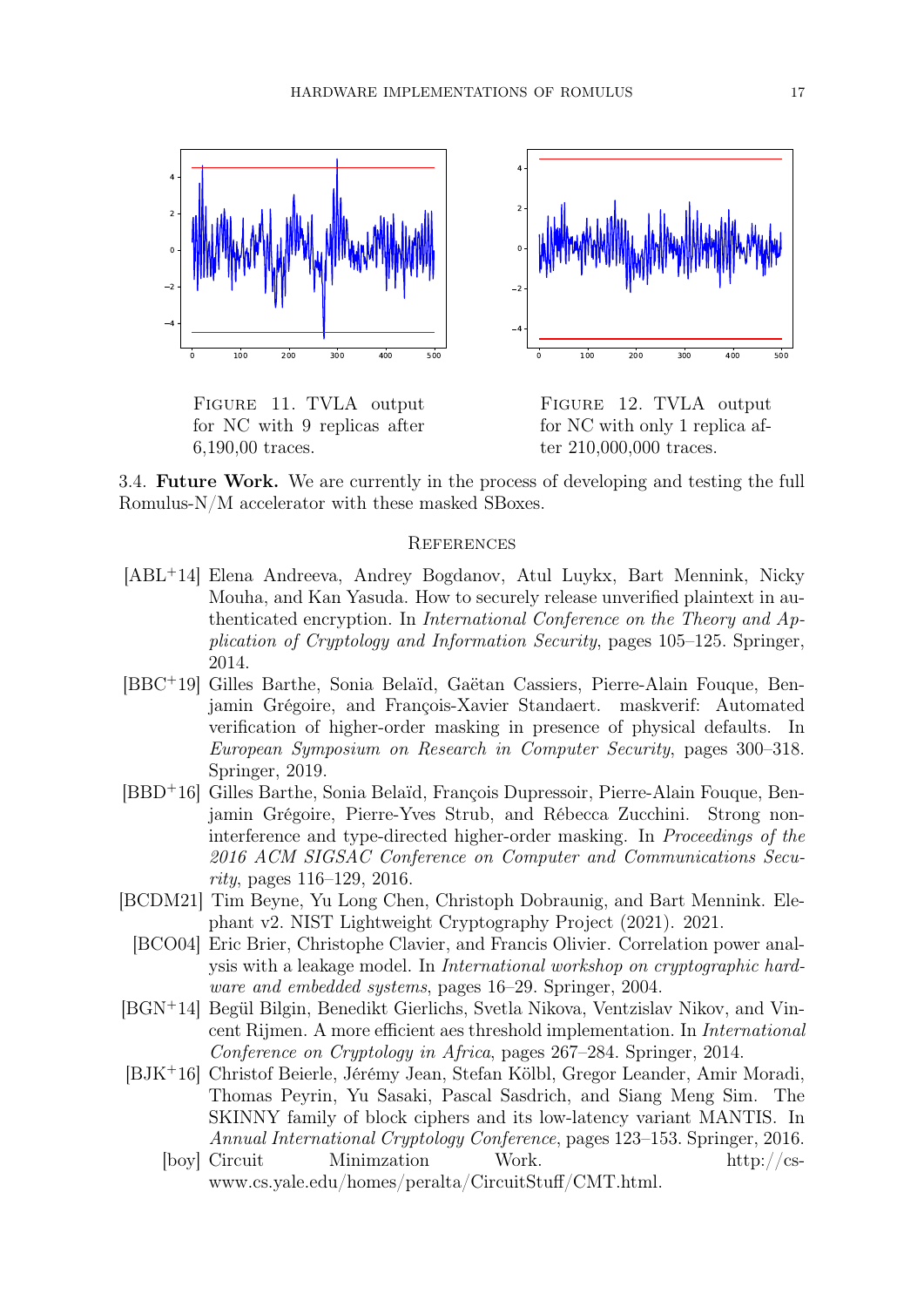- <span id="page-17-16"></span>[CCGB21] Andrea Caforio, Daniel Collins, Ognjen Glamočanin, and Subhadeep Banik. Improving first-order threshold implementations of skinny. In International Conference on Cryptology in India, pages 246–267. Springer, 2021.
- <span id="page-17-13"></span><span id="page-17-12"></span>[CGLS20] Gaëtan Cassiers, Benjamin Grégoire, Itamar Levi, and François-Xavier Standaert. Hardware private circuits: From trivial composition to full verification. IEEE Transactions on Computers, 70(10):1677–1690, 2020.
	- [CS20] Gaëtan Cassiers and François-Xavier Standaert. Trivially and efficiently composing masked gadgets with probe isolating non-interference. IEEE Transactions on Information Forensics and Security, 15:2542–2555, 2020.
- <span id="page-17-14"></span><span id="page-17-11"></span><span id="page-17-2"></span><span id="page-17-0"></span>[DCEM18] Thomas De Cnudde, Maik Ender, and Amir Moradi. Hardware masking, revisited. IACR Transactions on Cryptographic Hardware and Embedded Systems, pages 123–148, 2018.
	- [DR01] Joan Daemen and Vincent Rijmen. Reijndael: The Advanced Encryption Standard. Dr. Dobb's Journal: Software Tools for the Professional Programmer, 26(3):137–139, 2001.
	- [GLL17] Shay Gueron, Adam Langley, and Yehuda Lindell. AES-GCM-SIV: specification and analysis. Cryptology ePrint Archive, 2017.
	- [GMK16] Hannes Groß, Stefan Mangard, and Thomas Korak. Domain-oriented masking: Compact masked hardware implementations with arbitrary protection order. Cryptology ePrint Archive, 2016.
		- [gmu] Hardware Benchmarking of CAESAR Candidates. https://cryptography.gmu.edu/athena/index.php?id=CAESAR.
		- [Hus] Siam Umar Hussain. Tiny AES. https://github.com/siamumar/tinyAES.
	- [IKMP] Tetsu Iwata, Mustafa Khairallah, Kazuhiko Minematsu, and Thomas Peyrin. Romulus v1.3. NIST Lightweight Cryptography Project (2021).
- <span id="page-17-9"></span><span id="page-17-7"></span><span id="page-17-4"></span><span id="page-17-3"></span>[IKMP20] Tetsu Iwata, Mustafa Khairallah, Kazuhiko Minematsu, and Thomas Peyrin. Duel of the titans: the romulus and remus families of lightweight AEAD algorithms. IACR Transactions on Symmetric Cryptology, pages 43–120, 2020.
	- [ISW03] Yuval Ishai, Amit Sahai, and David Wagner. Private circuits: Securing hardware against probing attacks. In Annual International Cryptology Conference, pages 463–481. Springer, 2003.
- <span id="page-17-15"></span><span id="page-17-10"></span><span id="page-17-5"></span>[JMSN05] Hailin Jiang, Malgorzata Marek-Sadowska, and Sani R Nassif. Benefits and costs of power-gating technique. In 2005 International conference on computer design, pages 559–566. IEEE, 2005.
	- [JNP14] Jérémy Jean, Ivica Nikolić, and Thomas Peyrin. Tweaks and keys for block ciphers: the tweakey framework. In International Conference on the Theory and Application of Cryptology and Information Security, pages 274–288. Springer, 2014.
- <span id="page-17-1"></span>[JNPS16] Jérémy Jean, Ivica Nikolic, Thomas Peyrin, and Yannick Seurin. Deoxys v1. 41. Submitted to CAESAR, 124, 2016.
- <span id="page-17-6"></span>[KCP17] Mustafa Khairallah, Anupam Chattopadhyay, and Thomas Peyrin. Looting the luts: Fpga optimization of aes and aes-like ciphers for authenticated encryption. In International Conference on Cryptology in India, pages 282– 301. Springer, 2017.
- <span id="page-17-8"></span>[KDT<sup>+</sup>19] Jens-Peter Kaps, William Diehl, Michael Tempelmeier, Ekawat Homsirikamol, and Kris Gaj. Hardware API for lightweight cryptography. URL https://cryptography.gmu.edu/athena/index.php, pages 1–26, 2019.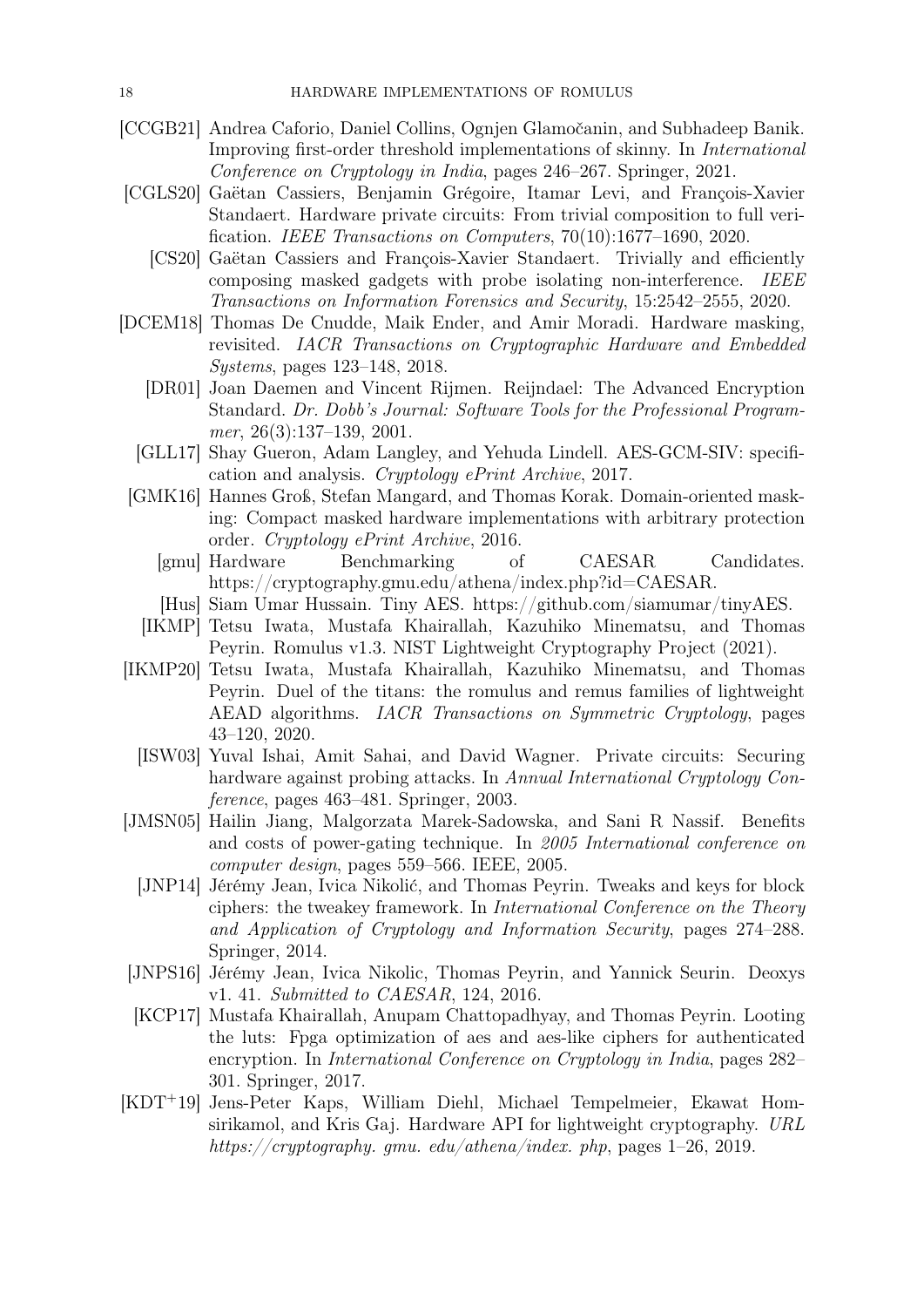- <span id="page-18-9"></span>[KJJ99] Paul Kocher, Joshua Jaffe, and Benjamin Jun. Differential power analysis. In Annual international cryptology conference, pages 388–397. Springer, 1999.
- <span id="page-18-8"></span>[KPC20] Mustafa Khairallah, Thomas Peyrin, and Anupam Chattopadhyay. Preliminary hardware benchmarking of a group of round 2 nist lightweight aead candidates. Cryptology ePrint Archive, Report 2020/1459, 2020. <https://ia.cr/2020/1459>.
	- [KR11] Ted Krovetz and Phillip Rogaway. The Software Performance of Authenticated-Encryption Modes. In International Workshop on Fast Software Encryption, pages 306–327. Springer, 2011.
- <span id="page-18-10"></span><span id="page-18-7"></span>[KSM20] David Knichel, Pascal Sasdrich, and Amir Moradi. Silver–statistical independence and leakage verification. In International Conference on the Theory and Application of Cryptology and Information Security, pages 787–816. Springer, 2020.
- <span id="page-18-13"></span>[LBS19] Itamar Levi, Davide Bellizia, and François-Xavier Standaert. Reducing a masked implementation's effective security order with setup manipulations: And an explanation based on externally-amplified couplings. *IACR Trans*actions on Cryptographic Hardware and Embedded Systems, pages 293–317, 2019.
- <span id="page-18-6"></span>[LRW02] Moses Liskov, Ronald L Rivest, and David Wagner. Tweakable Block Ciphers. In Annual International Cryptology Conference, pages 31–46. Springer, 2002.
- <span id="page-18-12"></span><span id="page-18-11"></span><span id="page-18-5"></span><span id="page-18-3"></span><span id="page-18-0"></span>[MRSS18] Amir Moradi, Bastian Richter, Tobias Schneider, and François-Xavier Standaert. Leakage detection with the  $\chi^2$ -test. IACR Transactions on Cryptographic Hardware and Embedded Systems, pages 209–237, 2018.
	- [MV04] David McGrew and John Viega. The Galois/counter mode of operation (GCM). submission to NIST Modes of Operation Process, 20:0278–0070, 2004.
		- [rom] Romulus Authenticated Encryption / Hash. https://romulusae.github.io/romulus/specs.
	- [RS06] Phillip Rogaway and Thomas Shrimpton. A Provable-Security Treatment of the Key-Wrap Problem. In Annual International Conference on the Theory and Applications of Cryptographic Techniques, pages 373–390. Springer, 2006.
	- [SM15] Tobias Schneider and Amir Moradi. Leakage assessment methodology. In International Workshop on Cryptographic Hardware and Embedded Systems, pages 495–513. Springer, 2015.
	- [SRW22] Alon Shakevsky, Eyal Ronen, and Avishai Wool. Trust Dies in Darkness: Shedding Light on Samsung's TrustZone Keymaster Design. In 31st USENIX Security Symposium (USENIX Security 22), Boston, MA, August 2022. USENIX Association.
		- [Sta18] François-Xavier Standaert. How (not) to use welch's t-test in side-channel security evaluations. In International conference on smart card research and advanced applications, pages 65–79. Springer, 2018.
	- [Tec21] Technical Committee : ISO/IEC JTC 1/SC 27 Information security, cybersecurity and privacy protection. ISO/IEC 18033-7: Information security — Encryption algorithms — Part 7: Tweakable block ciphers, 2021.
- <span id="page-18-14"></span><span id="page-18-4"></span><span id="page-18-2"></span><span id="page-18-1"></span>[TMÇ<sup>+</sup>19] Meltem Sönmez Turan, Kerry A McKay, Çagdas Çalik, Donghoon Chang, Lawrence Bassham, et al. Status report on the first round of the NIST lightweight cryptography standardization process. National Institute of